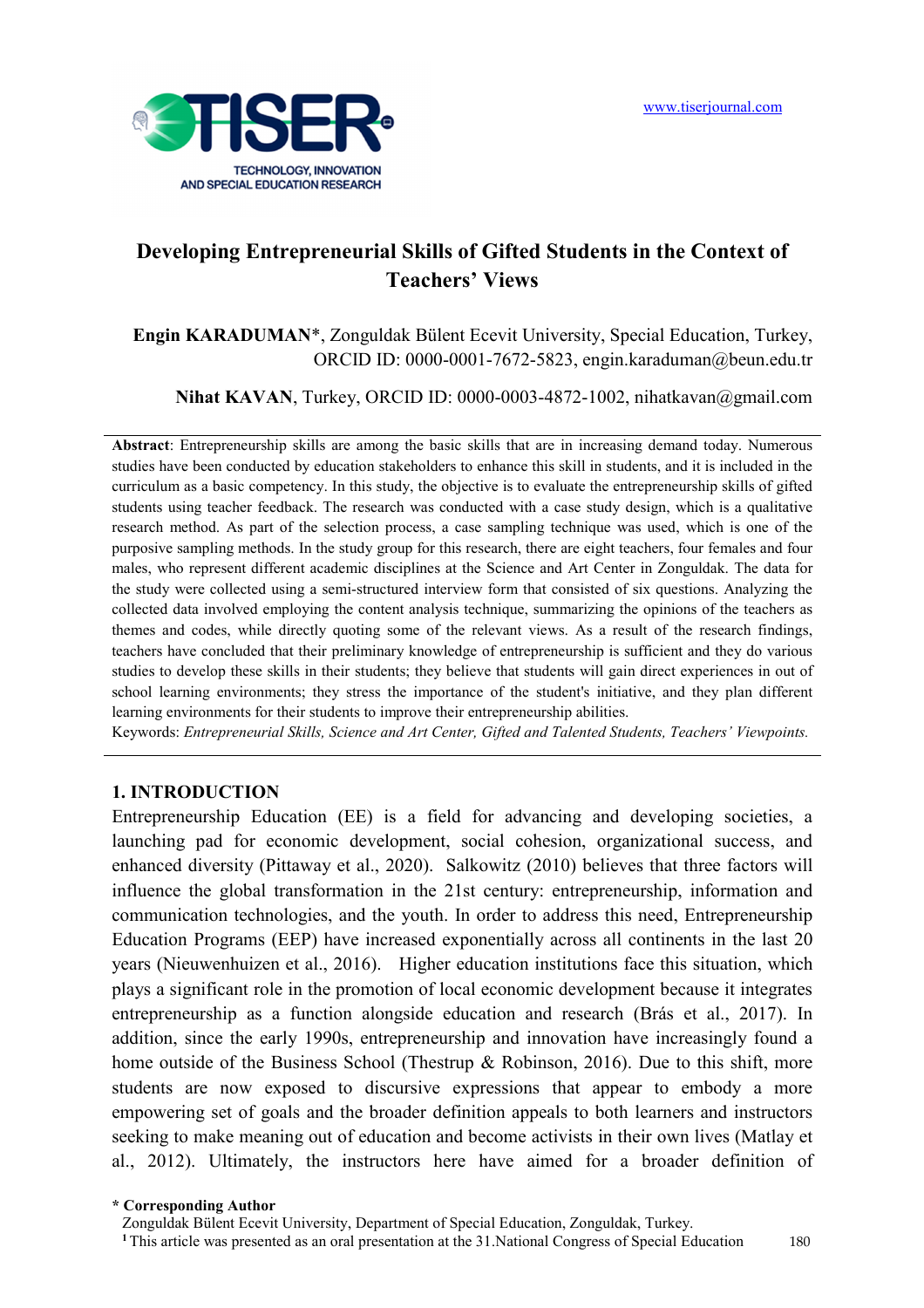entrepreneurship, one that encompasses creating value for yourself and others. This is what motivates them to achieve an entrepreneurial mindset by becoming entrepreneurs (Thestrup & Robinson, 2016). It is equally critical that citizens adjust to this changing reality that may call for the development of new skills and knowledge, including the development of longterm vision, critical thinking, and interpersonal skills, which are particularly valuable for young people entering the workforce (Hillmann et al., 2018). Due to this, in the changing technological, political, and social environments of today, graduates must have more than just explicit and procedural knowledge (Peschl et al., 2021).

This research aims to make determinations about the development of entrepreneurship skills of gifted students according to the opinions of teachers. The paper is structured as follows. First, it provides a background to the use of game-based learning in entrepreneurship education and entrepreneurial skills development; it then explores the key features of gifted and talented students in entrepreneurship education, followed by an outline of the methodological framework of the study; and, finally, it presents the results and discusses areas for future research. To achieve the research's primary objective, the following subobjectives were explored.

- 1. In relation to the development of entrepreneurship skills in gifted students at Science and Art Centers (SAC), what are their strengths and weaknesses?
- 2. What is teachers' recommendation for the addition of a course, unit, or subject to the curriculum to facilitate the development of entrepreneurship skills of gifted students?
- 3. In teachers' opinion, what is the responsibility of gifted students in developing their entrepreneurial skills?
- 4. In what ways do teachers facilitate the development of entrepreneurial skills of gifted students?
- 5. What are some methods teachers use to prepare learning environments for gifted students to positively enhance such components as innovation, creativity, and risk-taking?
- 6. How do teachers foster the entrepreneurial skills of gifted students?

# **2. LITERATURE REVIEW**

# *2.1. Entrepreneurship Education and Entrepreneurial Skills Development*

Entrepreneurship education aims to develop students' mindsets, behaviors, skills, and capabilities, which will create the entrepreneurs of the future (Chang & Rieple, 2013). Researchers argue that first, curricula must be changed, and second, teaching and learning methodologies must be improved in order to achieve entrepreneurship education objectives (Southern & Jones, 1991). Taking a broader view of entrepreneurship education, Byabashaija and Katono (2011) suggests that entrepreneurship education should contribute to the advancement of creative abilities such as flexibility, creativity, and conceptual thinking. Educational institutions can show young people how to apply creative and innovative thinking to their daily lives and bring them a sense of experience as well (Peschl et al., 2021). In a study, after reviewing the literature on entrepreneurial education, the researchers identify non-entrepreneurs, what they call entrepreneurship-thinker and a pedagogical approach is discussed to develop seven skills essential for entrepreneurial education. These skills include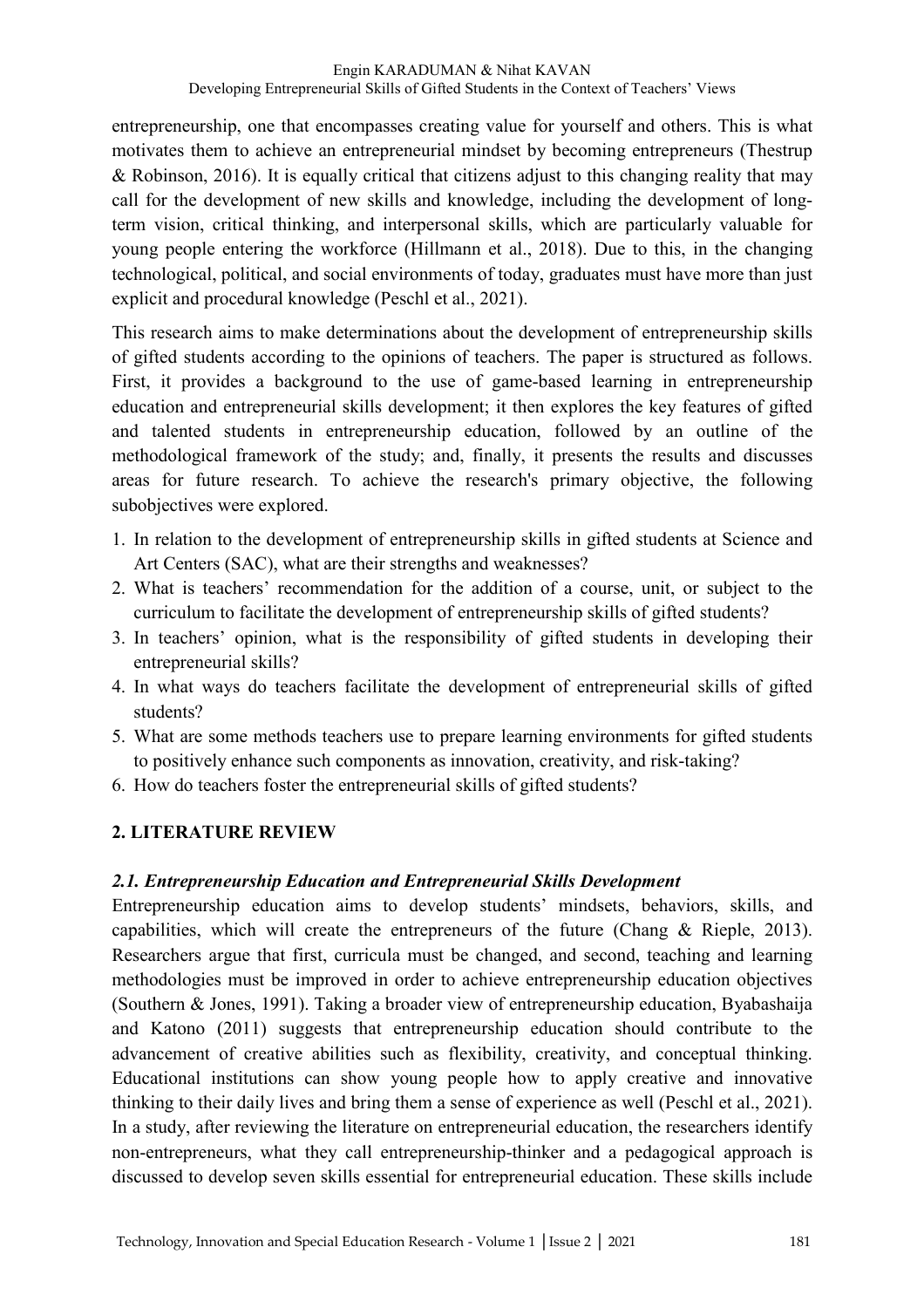problem-solving, tolerance for ambiguity, empathy, creativity with limited resources, responding to critical feedback, and teamwork approach (Peschl et al., 2021). These qualities can also be developed during the early years of life (Chell et al., 1991). As an academic discipline, entrepreneurship education has evolved from traditional teaching methods such as lectures, case studies, and tutorials to modern, experience-based methods (Solomon et al., 1994). It remains, however, a challenge to entrepreneurship educators how to deliver the desired outcomes using the appropriate teaching and learning environments and approaches (Herrmann et al., 2008). Additionally, this pertains to gifted and talented students in their pursuit of entrepreneurial education.

# *2.2. The Development of Entrepreneurial Skills and Innovation Among Gifted and Talented Students*

As a psychological feature of the individual, Koh (1996) equates entrepreneurship with their need for achievement, locus of control, willingness to take risks, tolerance for uncertainty, self-confidence, and creativity. Furthermore, in order to succeed as an entrepreneur or in the 21st-century workplace, you need entrepreneurship skills that include analytical problem solving, innovation and creativity, self-direction and initiative, flexibility and adaptability, critical thinking, information literacy, and communication and working together (World Economic Forum, 2016). Based on the research findings, it's more important than ever to foster creativity through education in the 21st century, and invention-gifted education is one approach that fosters creativity and develops invention ability (Lee, 2016). The concept of giftedness is difficult to define across different contexts. Borland (2005) claimed that the definition of giftedness changed with the perspective, goals, and opinions of a school, region, or country based on the concept of "geographical giftedness". Addressing the focus features from a societal perspective and considering the viewpoints of the people involved will be very beneficial However, the primary objective of the description should be to align with the objectives of the program that students will be attending. Among the features which have emerged as hallmarks of gifted students include intellectual quickness, effective use of numbers, creativity, spatial ability, language proficiency, problem-solving skills, reasoning capability, strong memories, moral judgment, and sensitivity (Maker & Nielson, 1996). A gifted student enjoys the process of generating new ideas and exploring possible solutions to problems. Gifted students also demonstrate characteristics that have similarities with those of successful individuals in the fields of entrepreneurship and innovation, such as developing ideas and implementing them (Shavinina, 2012). Entrepreneurial talent is characterized by several interconnected characteristics including perseverance, optimism, early exposure to challenges, competitiveness, flexibility, and independence of thought and action (Shavinina, 2008). Even though invention education and the development of entrepreneurial skills has many challenges, when it is comprehensive and systematic, it has the benefit of enhancing young people's abilities to think and create as well as developing critical thinking, creative self-efficacy, and psychosocial skills so that teachers must have the relevant expertise to teach and guide gifted students for their full potential to be reached (Lee, 2016).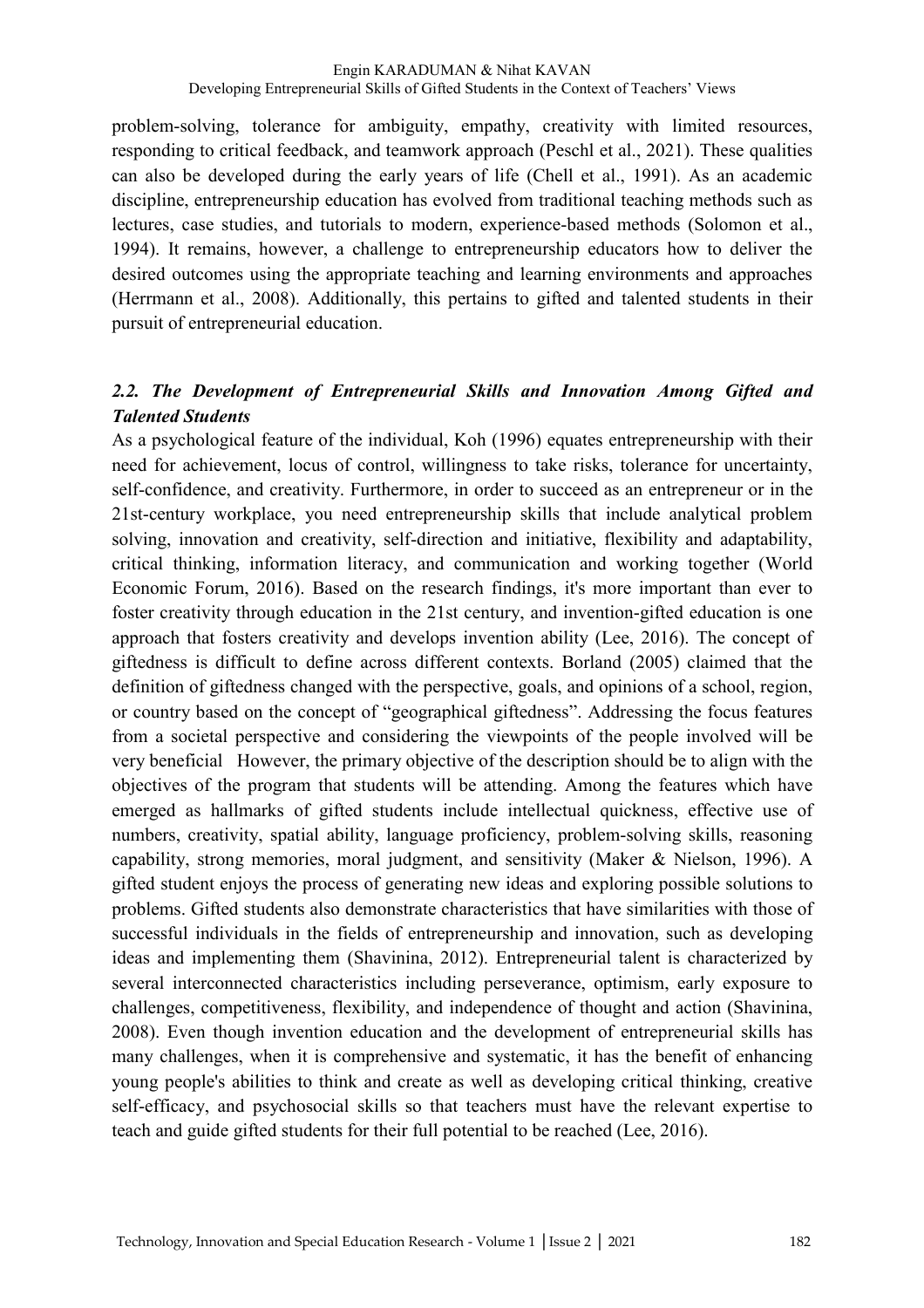#### *2.3. Teaching The Gifted: Personal Characteristics of Effective Teachers*

Gifted students have unique characteristics and specific needs documented by researchers (Feldhusen & Huffman, 1988). The accelerated and enriched learning experiences required by gifted students rely on their precocity, complexity, and intensities (Van Tassel-Baska, 2003). In addition, educators tasked with the development of gifted students' academic skills are provided with appropriate training so that these needs can be addressed (Hansen & Feldhusen, 1994). Effective teaching practice includes curricular differentiation so that teachers can concentrate on factors such as students' readiness levels, interests, and preferences. (Tomlinson, 1999). Teachers can assist gifted students in developing their selfefficacy, motivation, and skills by being a facilitator of learning and assisting them in developing the skills and talents necessary to be successful (Lockhart, 2019). It was noted that facilitators of learning provided for positive and close physical relationships that foster gifted children's learning, had high quality and quantity verbal interactions, were flexible with their use of time and schedule according to students' needs, suggested creative supports to increase children's independent learning, and suggested appropriate environmental supports to enhance children's learning (Story, 1985). Based on the research and literature, gifted learners are most influenced by their teachers (Whitlock & DuCette, 1989). Teachers play an important role as operators, central decision-makers, and facilitators in shaping the level and content of education (Ruskovaara & Pihkala, 2014). These findings apply to the development of entrepreneurial skills and innovation among gifted and talented students.

#### **3. METHODOLOGY**

#### *3.1. Method*

The purpose of this study was to develop entrepreneurial skills among gifted students in the context of teacher opinions. The case study design used in this study is one of the patterns of qualitative research. An objective of the case study is to determine the reasons for certain decisions, the methods used to implement them, and the outcome (Yin, 2003). Merriam (1998) asserts that case studies should describe and analyze phenomena, entities, or units holistically. In this study, the case study approach was chosen, as the purpose was to analyze the effectiveness of SACs for gifted students and to discover how SACs affect the development of entrepreneurship skills among gifted students.

#### *3.2. Participants*

The study group was selected using a case sampling method, which is among the purposive sampling methods. The purpose of this sampling method is to provide speed and practicality to the research, enabling the researcher to choose a situation that is nearby and easily accessible (Yıldırım & Şimşek, 2000). This research involved the participation of eight teachers at SAC. Our attention was drawn to the fact that the teachers worked in different academic fields. Table 1 presents demographic information on teachers.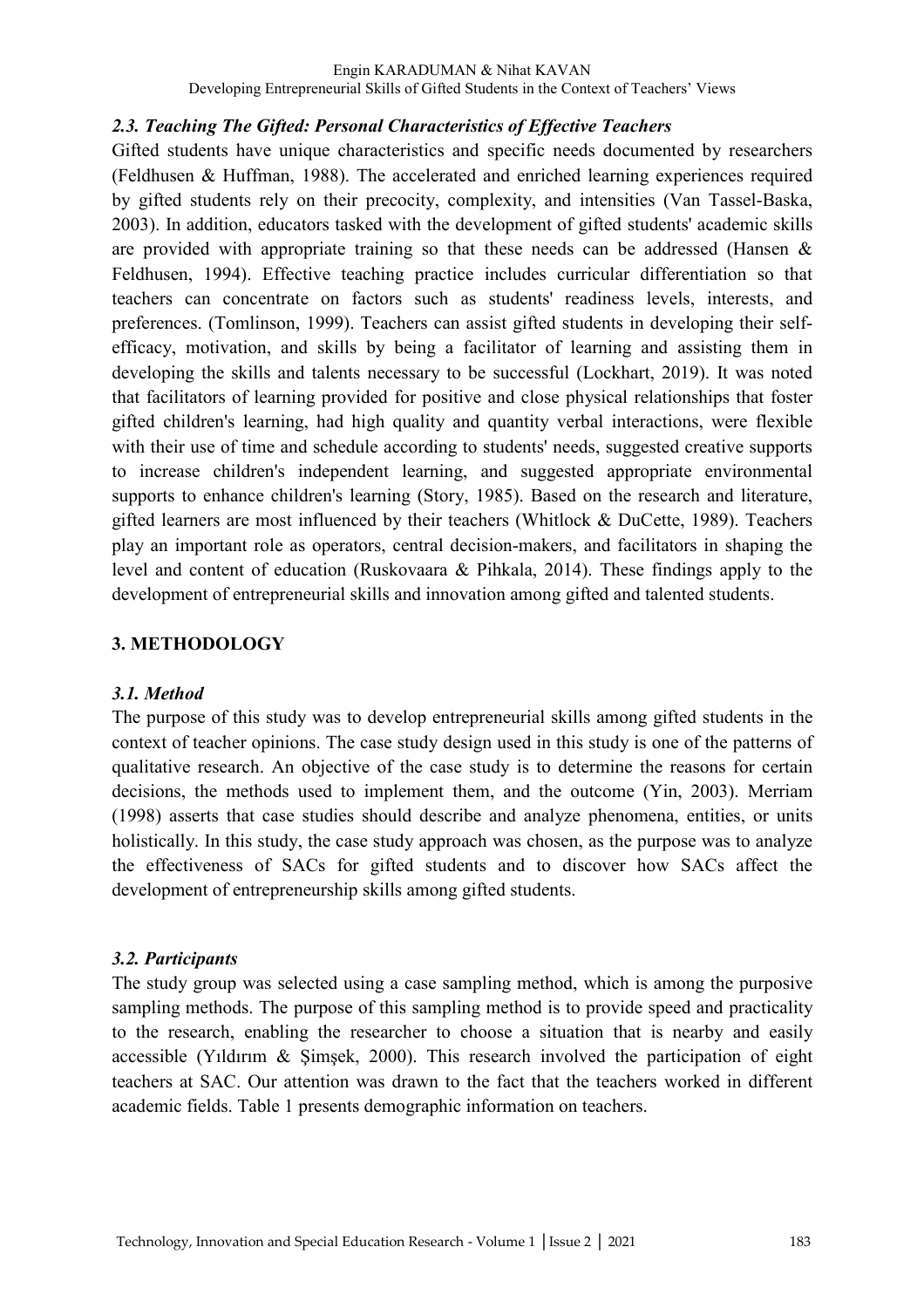| <b>Teacher</b> | <b>Academic Field</b>                                | Gender | The Year of Service | <b>Degrees Awarded</b> |
|----------------|------------------------------------------------------|--------|---------------------|------------------------|
| T1             | The Turkish Language Lesson                          | Male   | 11-15 Years         | Bachelor's Degree      |
| T <sub>2</sub> | Mathematics for Elementary School<br><b>Students</b> | Female | 6-10 Years          | Bachelor's Degree      |
| T3             | Physics                                              | Male   | 16 Years and Over   | Bachelor's Degree      |
| T <sub>4</sub> | Psychological Counselling and<br>Guidance            | Female | 11-15 Years         | Bachelor's Degree      |
| T5             | Social Studies                                       | Male   | 11-15 Years         | Bachelor's Degree      |
| T6             | Classroom                                            | Female | 16 Years and Over   | Master's degree        |
| T7             | Physical Science                                     | Male   | 16 Years and Over   | Bachelor's Degree      |
| T <sub>8</sub> | The English Language Lesson                          | Female | 16 Years and Over   | Master's Degree        |

**Table 1.** *Demographic Information on Participants* 

Based on Table 1, four of the participants in the study were female (50%), four were male (50%); four teachers have 16+ years of experience (50%), three teachers have 11-15 years of experience (37.5%), one teacher has 6-10 years of experience (12.5%); six teachers have earned bachelor's degrees (75%), and two teachers have earned graduate degrees (25%). According to Creswell (2020), "the number of individuals and sites should be included in the sample may vary from study to study" and "although it may be possible to work with just a single individual or site, this number may vary between 1 to 40" (p. 271). As a result, the number of teachers involved in the study was determined to be adequate to achieve satisfactory results.

## *3.3. Data Collection Tools*

In the present study, a semi-structured interview form consisting of two parts was used to collect data. The first part of the interview form asks teachers to submit their personal information so that demographic information can be collected. The personal data form includes information such as academic discipline, gender, number of years of service, and graduation status. In the second phase of the data collection tool, there is a semi-structured interview form consisting of 6 questions. Researchers created an interview form that contained 15 questions based on a literature review. The questions, which were prepared to be asked to teachers, were consulted with the experts in the field of special education and educational sciences and based on their opinions, six interview questions were developed. Following is a list of the questions included in the semi-structured interview form.

- 1. In relation to the development of entrepreneurship skills in gifted students at SACs , what are their strengths and weaknesses?
- 2. What is your recommendation for the addition of a course, unit, or subject to the curriculum to facilitate the development of entrepreneurship skills of gifted students?
- 3. In your opinion, what is the responsibility of gifted students in developing their entrepreneurial skills?
- 4. In what ways do you facilitate the development of entrepreneurial skills of gifted and shy students?
- 5. What are some methods you use to prepare learning environments for gifted students to positively enhance such components as innovation, creativity, and risk-taking?
- 6. How do you foster the entrepreneurial skills of gifted students?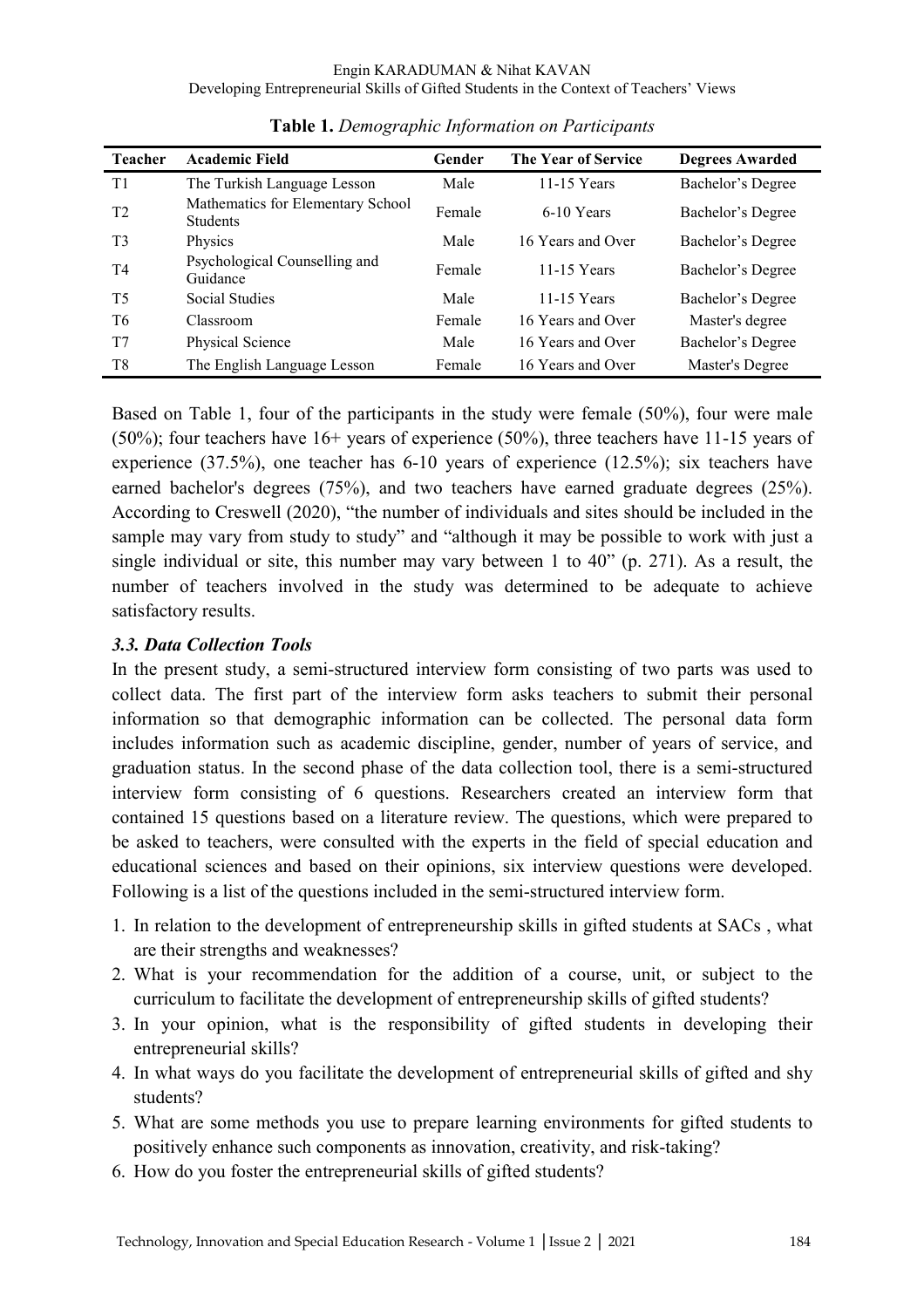#### *3.4. Data Collection*

During the fall semester of the 2021-2022 academic year, research data were collected from teachers working at SAC. In advance of the data collection, the teachers were briefed about the interview. After the explanation was given, the interview forms were presented to the teachers who wanted to participate in the study voluntarily, and they were asked to answer the questions in the interview form. There was time for the teachers to answer, and explanations were provided for feedbacks to obtain detailed responses. Interview forms were collected from the teachers following the interview, which lasted approximately two hours.

Study participants were considered to be equally divided between males and females in terms of gender distribution. Teachers with 1 to 5 years of service could not be contacted. The reason for that is the requirement that candidates for employment in SACs should have at least three years of professional experience (Ministry of National Education (MOE) , 2021).

## *3.5. Data Analysis*

In the analysis of the opinions of teachers, the content analysis method was employed. A content analysis aims to identify similar information in the form of certain concepts and themes and present it in a way that readers can understand (Çepni, 2014). Researchers extracted codes from the collected data to begin the data analysis process. Each researcher extracted and compared separate codes. It was decided to include the codes which were agreed to in the scope of the study, but not to include those which were deemed inappropriate. Using these codes, themes were formed by making sense of them. A code such as "T1, T2, and T3" with the initials of the word "Teacher" and a number was assigned to each interview form to prevent the opinions of the teachers from being confused during the data analysis.

# *3.6. Data Validity and Reliability*

To ensure the validity and reliability of a qualitative study, it is critical to be objective in the data collection, data analysis, and data interpretation processes, as well as considering all stages of the study thoroughly (Özdaş & Çakmak, 2018). In order to enhance the validity of the study, the methodology of the research was discussed in detail, the findings were presented in tables, an objective approach was taken at every stage of the study and direct quotations from the teacher were provided.

# *3.7. Ethics Committee Approval*

For the purpose of the research, the data collection process was launched following approval from the Scientific Research and Publication Ethics Committee of the Mardin Artuklu University.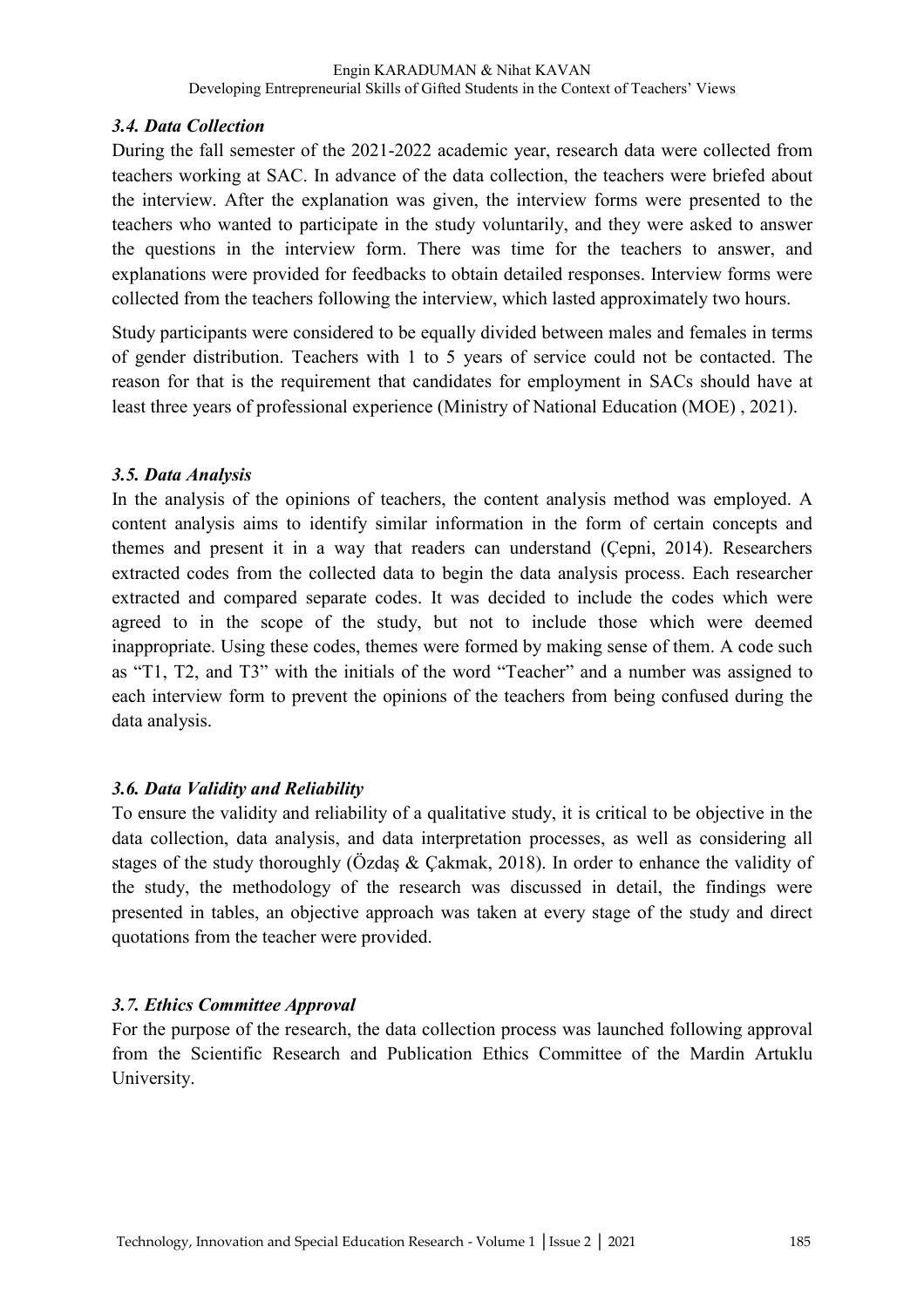### **4. FINDINGS**

### *4.1. Results and Interpretations Related to the First Sub-objective*

The following table summarizes the views of the teachers regarding the question, "In relation to the development of entrepreneurship skills in gifted students at Science and Art Centers, what are their strengths and weaknesses?" which was the first sub-objective of the study.

| <b>Theme</b> | Code                                                                                                                                                                                                                                                                                                                                                                                                   |    |
|--------------|--------------------------------------------------------------------------------------------------------------------------------------------------------------------------------------------------------------------------------------------------------------------------------------------------------------------------------------------------------------------------------------------------------|----|
| Strengths    | Prioritizing wishes and needs $(T1, 3, 4, 6)$ , Opportunities for project-based learning<br>(T3, 5, 6), Providing individual assistance (T2, 3, 4), Developing time management<br>skills (Ö3, 5), Support from peers (T3), Enhancing students' perceptions (T7, 8), More<br>time on hand $(T2)$ , Work with a wide range of tasks $(T4, 6)$ , Providing support for<br>entrepreneurial activities (T8) | 19 |
| Weaknesses   | Overseeing the risk management process $(T3, 4)$ , Entrepreneurship-related facts are<br>not included in this process. (T3, 6), Partial continuation of traditional educational<br>activities $(T1, 4)$ , Students attend classes in the evening $(T5)$ , Having difficulty<br>reaching interaction areas $(T6, 7)$                                                                                    | Q  |
| Total        |                                                                                                                                                                                                                                                                                                                                                                                                        | 28 |

#### **Table 2.** *Views on the Strengths and Weaknesses of SACs*

As Table 2 reveals, the views of the teachers are characterized by two themes, namely, strengths ( $f=19$ ) and weaknesses ( $f=9$ ), as well as 28 codes. This theme brings to the forefront the code of emphasizing the wishes and needs in the theme of strengths  $(f=4)$ . Taking into account the main purpose and first sub-purpose of the study, we can understand that the wishes and needs of the students should be taken into account within the development of entrepreneurial abilities of the gifted students. In fact, when the wishes and needs of gifted students are met in SACs, it can be easier for them to divulge their current potential and discover their talents (Kır & Akbaşlı, 2021).

The following are some of the teacher's views on the strengths and weaknesses of the SACs for the development of entrepreneurial skills in gifted students.

A view on the theme of strengths:

*Invention, creativity, innovation, planning, organization, as well as concepts such as planning, time management, setting goals, and creating an organization chart in the project process, is compatible with the activity and project-based studies in the Science and Art Centers appear as strengths in terms of developing students' entrepreneurial skills* (T3).

*There is an entrepreneurial spirit among students. The SACs support this spirit as well as their inner talents* (T8).

A view on the theme of weaknesses:

*Classes are conducted in the evening and students are generally tired* (T5).

*Their weaknesses include lack of self-confidence, underestimation of their potential, and reluctance to speak in public* (T6).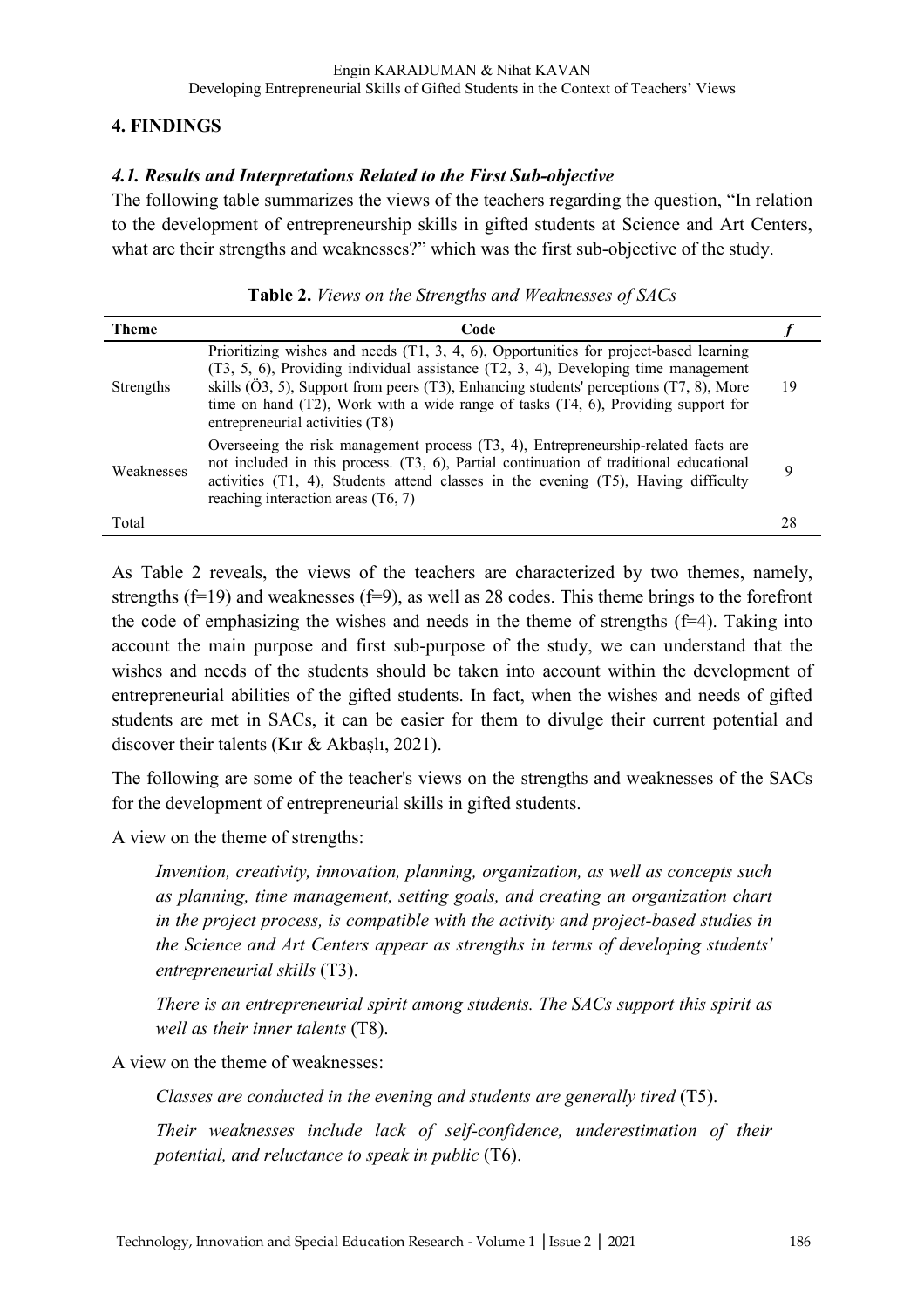#### *4.2. Results and Interpretations Related to the Second Sub-objective*

The following table summarizes the views of the teachers regarding the question, "What is your recommendation for the addition of a course, unit, or subject to the curriculum to facilitate the development of entrepreneurship skills of gifted students?" which was the second sub-objective of the study.

| <b>Theme</b> | Code                                                                                                                                                                                                                                                                             |    |
|--------------|----------------------------------------------------------------------------------------------------------------------------------------------------------------------------------------------------------------------------------------------------------------------------------|----|
| Activity     | Creating an out-of-school learning environment $(T4, 6, 7)$ , Creating a financial plan<br>$(T3, 6)$ , Practicing speed-reading $(T1)$ , Creative dramatics $(T1, 2)$ , Workshop among<br>students $(T2)$ , The development of affective skills $(T4)$ , Parent education $(T7)$ |    |
| Topic        | Calculation of the cost $(T3)$ , Formulate a budget $T3$ , 6), Marketing strategies $(T3)$ ,<br>Media literacy $(T1, 5)$                                                                                                                                                         |    |
| Course       | Courses that teach critical thinking skills (T8), A course in media literacy (T5)                                                                                                                                                                                                |    |
| Total        |                                                                                                                                                                                                                                                                                  | 19 |

|  |  |  | Table 3. Views on Recommended Courses, Units, and Topics |  |  |  |  |  |
|--|--|--|----------------------------------------------------------|--|--|--|--|--|
|--|--|--|----------------------------------------------------------|--|--|--|--|--|

As shown in Table 3, the opinions of the teachers consist of three themes and 19 codes, including activity  $(f=11)$ , subject  $(f=6)$ , and lesson  $(f=2)$ . These themes are examined and the code for creating out-of-school learning environments  $(f=3)$  in the activity theme emerges. In a classroom environment, students are constantly educated and this constrains their ability to transfer knowledge into practice. Out-of-school learning environments allow students to put their theoretical knowledge into practice.

Listed below are a few observations from the teachers regarding the course, unit or subject recommended to be added to the curriculum for developing entrepreneurial skills among gifted students.

A view on the theme of activity:

*There may be some time scheduling outside of the school day. The education of parents should be included in this process* (T7).

*Adding activities in which students will actively participate would be beneficial. As well as teachers, students can benefit from workshops* (T2).

A view on the theme of topic:

*My recommendation as a Turkish teacher is that students should receive support in the form of speed reading, creative dramatics, self-expression skills, and media literacy* (T1).

*The student can be exposed to more production-oriented topics, enhancing his or her potential. Self-branding activities can be increased. Experiences can be added to enable her to express herself in different environments* (T6).

A view on the theme of the course:

*The critical thinking skills course should be added to the curriculum* (T8).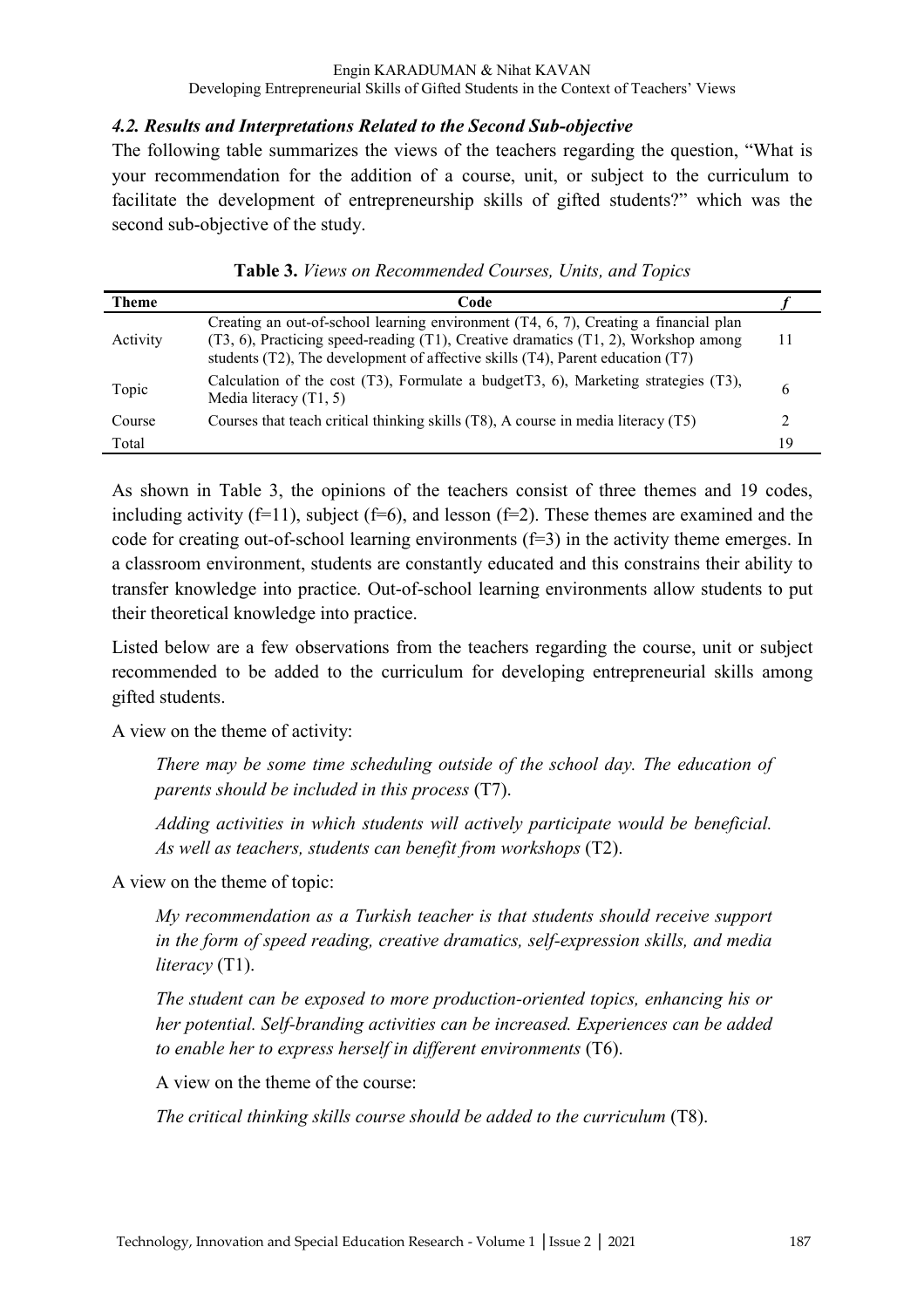### *4.3. Results and Interpretations Related to the Third Sub-objective*

The following table summarizes the views of the teachers regarding the question, "In your opinion, what is the responsibility of gifted students in developing their entrepreneurial skills?" which was the third sub-objective of the study.

| <b>Theme</b>           | Code                                                                                                                                                                                                                                                                                                                                                                                          |    |
|------------------------|-----------------------------------------------------------------------------------------------------------------------------------------------------------------------------------------------------------------------------------------------------------------------------------------------------------------------------------------------------------------------------------------------|----|
| <b>Skills</b>          | Strive to initiate new initiatives $(T1, 4, 5, 6)$ , Set goals $(T1, 3)$ , Have an innovative<br>mindset $(T5)$ , Have a creative mind $(T5)$ , Cooperate with others $(T4, 5)$ , Respect for<br>differences $(T2, 5)$ , Managing time effectively $(T7)$ , Possess the ability to express<br>themselves freely without hesitation $(T2, 6, 8)$ , Must be able to take responsibility<br>(T6) | 17 |
| Cognitive<br>Processes | Following the instructions of teachers $(T3)$ , Staying up-to-date with technology $(T1)$ ,<br>Ability to conduct scientific research (T1, 7), Be able to follow personal<br>development $(T4, 7)$                                                                                                                                                                                            | 6  |
| Total                  |                                                                                                                                                                                                                                                                                                                                                                                               | 23 |

**Table 4.** *Views regarding Student Responsibilities* 

Table 4 reveals that teacher opinions consist of two themes which are skills  $(f=17)$  and cognitive processes  $(f=6)$ , along with 23 codes. Examining these topics, the code of striving for initiatives in the skills theme (f=4) becomes apparent. Entrepreneurship education is generally viewed as a middle path between the teachable and unteachable aspects of entrepreneurship (Azim & Al-Kahtani, 2014). In Miller's view, educators can't teach all aspects of entrepreneurship, and can't come up with foolproof, step-by-step methods to succeed as an entrepreneur (1987). Despite teachers' efforts to teach students this skill, progress cannot be achieved unless students also attempt to learn it. Students should make an effort to acquire this skill. Kourilsky and Carlson (1996) asserted that learners have to cope with the consequences of their decisions as part of enterprise education programs. Therefore, the student must be actively involved in the process.

Here is a list of some of the teacher's views regarding the responsibilities of students with respect to the development of entrepreneurial skills in gifted students.

A view on the theme of skills:

*Must be innovative, creative, know teamwork, be dynamic, and respect differences* (T5).

*They should not be afraid of making mistakes, and they should be willing to express different opinions without being intimidated* (T2).

A view on the theme of cognitive processes:

*By efficiently utilizing the benefits of technology and the advancement of the age, they should begin their initiatives for the jobs they dream of as soon as possible. They should be familiar with the steps and methods of scientific research* (T1).

*The student must be aware of time management, use the right resources, and engage in activities that are conducive to their development* (T7).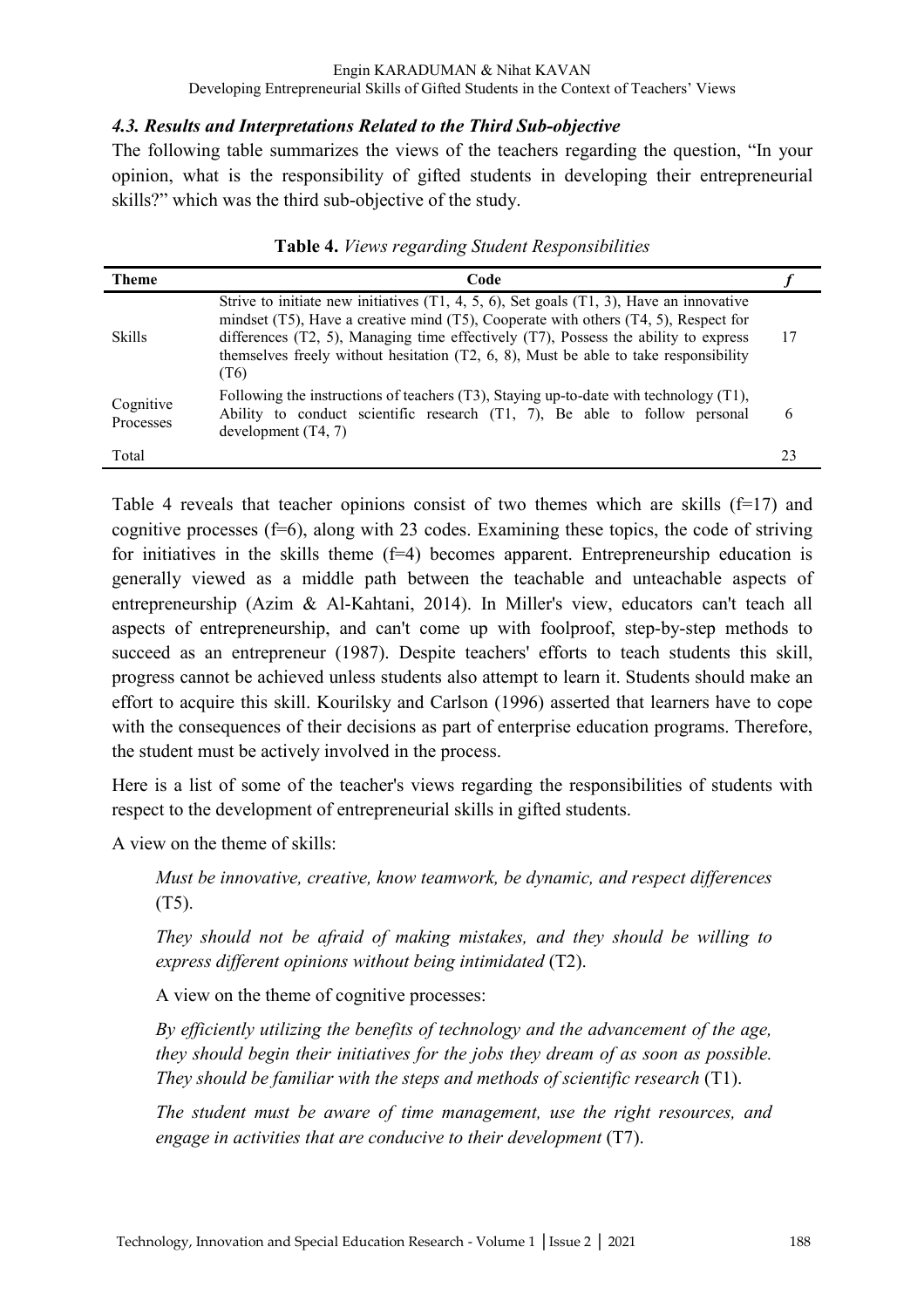### *4.4. Results and Interpretations Related to the Fourth Sub-objective*

The following table summarizes the views of the teachers regarding the question, "In what ways do you facilitate the development of entrepreneurial skills of gifted and shy students?" which was the fourth sub-objective of the study.

| Theme            | Code                                                                                                                                                                                                                 |    |
|------------------|----------------------------------------------------------------------------------------------------------------------------------------------------------------------------------------------------------------------|----|
| Cognitive skills | Capacity to express ideas $(T2, 3, 5, 7, 8)$ , Guiding to solve problems $(T3, 4)$ , The<br>teaching of technical skills (T3, 6), The development of critical thinking skills (T4)                                   |    |
| Affective Skills | Organizing incentive activities $(T2, 3, 4)$ , Encouraging $(T3, 6, 7)$ , Providing<br>opportunities for dialogue $(T1, 4, 7)$                                                                                       |    |
| Social Skills    | Establishing a democratic learning environment $(T2, 3, 5, 8)$ , Perform creative<br>drama activities $(T1, 2, 4, 5)$ , Encouraging the participation in debates $(T1, 4, 6)$ ,<br>Give priority to cooperation (T5) | 11 |
| Total            |                                                                                                                                                                                                                      | 29 |

**Table 5.** *Views on Opportunities Provided for Shy Students* 

As Table 5 indicates, the opinions of teachers appear to be based on three major themes, namely cognitive skills (f=9), affective skills (f=9), and social skills (f=11), and there are also 29 codes. As these themes are examined closely, the code of capacity to express one's ideas, which is found in the cognitive skills theme  $(f=5)$ , emerges. Teachers are among the most important elements that enable individuals to change their behavior in the desired direction (Ozdas & Agasoylu, 2021). The teacher is a significant factor in the change of reluctant students' behaviors (Kalutskaya et al., 2015). Through suggestions, encouragements, and support given by the teacher to the students inside and outside the classroom, the shy behavior of the students can be reduced over time. As a result, a teacher's creation of a democratic environment in which thoughts and expressions are respected might facilitate the development of entrepreneurial skills that are typical of shy students.

Here are some of the teacher's views on the opportunities provided to gifted and shy students for the development of entrepreneurial skills.

A view on the theme of cognitive skills:

*I ask them to prepare simple presentations. In order to assist them in overcoming their shy behavior, I am creating a brand and asking them to publicize it* (T6).

*Through teamwork, I allow her to become more familiar with herself. The importance I place on collaboration is created by creating an environment that supports and utilizes diversity. I allow them to develop their creativity* (T5).

A view on the theme of affective skills:

*My objective is to encourage them and improve their expressive abilities* (T7).

*With the aid of movies and books, I assist shy students in expressing themselves and developing critical thinking skills* (T4).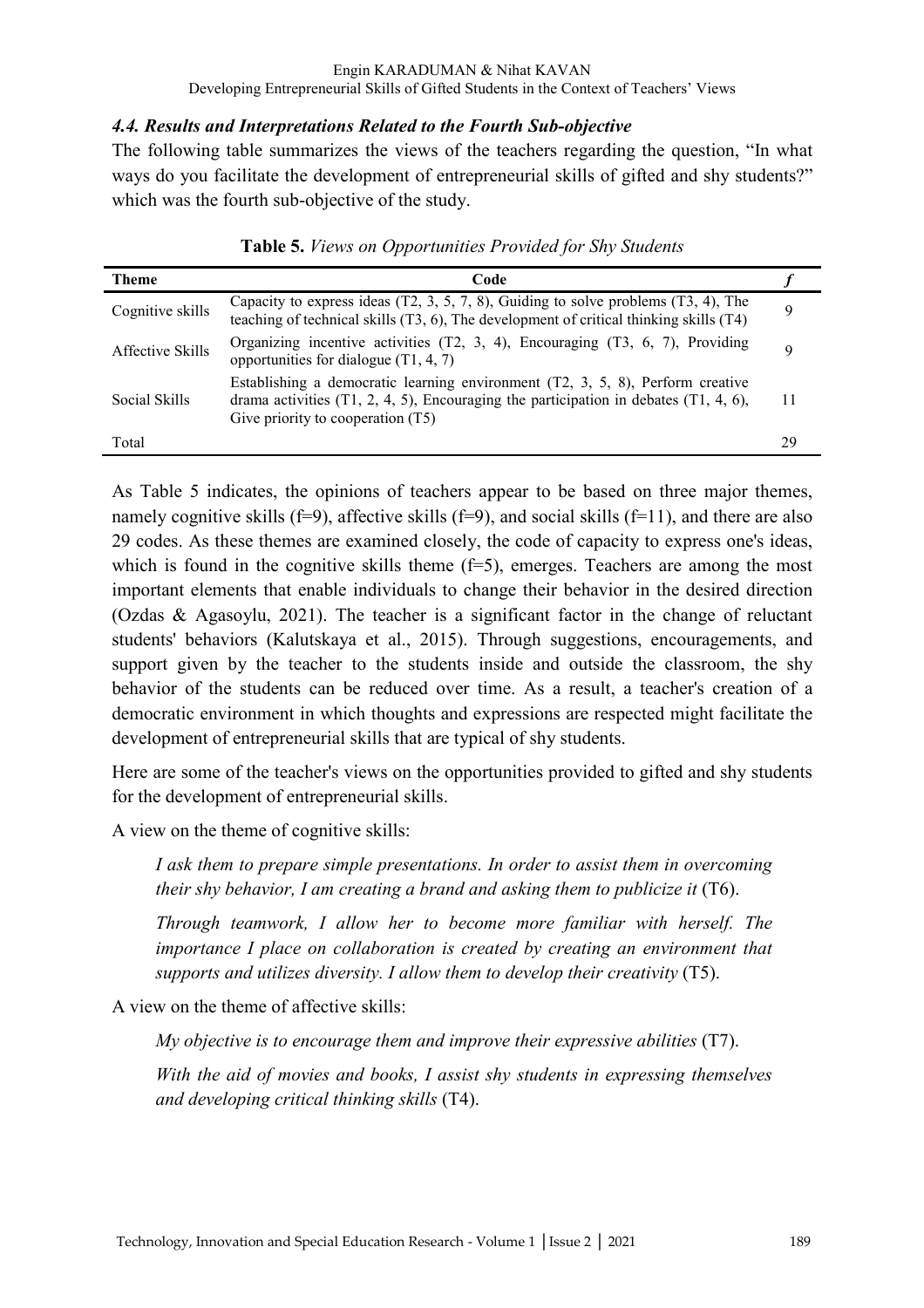A view on the theme of social skills:

*In this regard, I use drama activities in my classroom. Students are required to make speeches both prepared and unprepared. In my classes, I try to include activities such as debates and games* (T1).

*My goal is to listen to their opinions, give them time and seek their ideas. Additionally, I play games and participate in activities in accordance with their requests* (T2).

## *4.5. Results and Interpretations Related to the Fifth Sub-objective*

The following table summarizes the views of the teachers regarding the question, "What are some methods you use to prepare learning environments for gifted students to positively enhance such components as innovation, creativity, and risk-taking?" which was the fifth sub-objective of the study.

| <b>Theme</b>        | Code                                                                                                                                                                                                                                                                        |    |
|---------------------|-----------------------------------------------------------------------------------------------------------------------------------------------------------------------------------------------------------------------------------------------------------------------------|----|
| Concrete situations | Students participating in an activity $(T1, 2, 3, 5, 6)$ , Performing a profit-and-<br>loss analysis (T3), Providing training on project preparation (T3, 7), Making<br>use of Web 2.0 tools (T6), Presenting role models (T1), Participating in drama<br>activities $(T4)$ | 11 |
| Abstract situations | Considering individual differences (T3, 4, 8), Providing support for their work<br>(T7), The development of thinking skills (T4), Developing a positive self-<br>concept $(T7, 8)$                                                                                          |    |
| Total               |                                                                                                                                                                                                                                                                             | 18 |

**Table 6.** *Views on Prepared Learning Environments* 

The analysis of Table 6 reveals that teachers' opinions consist of two themes such as concrete environments ( $f=11$ ) and abstract environments ( $f=7$ ) and also 18 codes. A close examination of these themes indicates that the code "Students participating in an activity" (f=5) appears in the theme of the concrete situation. Teachers provide a wide array of activities for the students regularly, which enriches their lives and reveals their hidden talents. The activities allow students to discover themselves in learning environments by doing and experiencing. In contrast to traditional educational practices, constructivist education emphasizes the importance of student involvement in the education process (Grabinger & Dunlap, 1995).

This presentation provides an outline of a few of the views presented by teachers concerning learning environments designed for gifted students to increase their components such as innovation, creativity, and risk-taking.

A view on the theme of concrete situations:

*I prepare classroom environments that handle issues such as benefit/cost analysis in the products or designs that students will present by emphasizing that there is more than one solution to the problem in project-based learning and similar studies. As a teacher, my goal is to help students understand the innovative character of a project concerning similar projects and to enable them to make inferences about the results in light of their knowledge and prior experiences* (T3).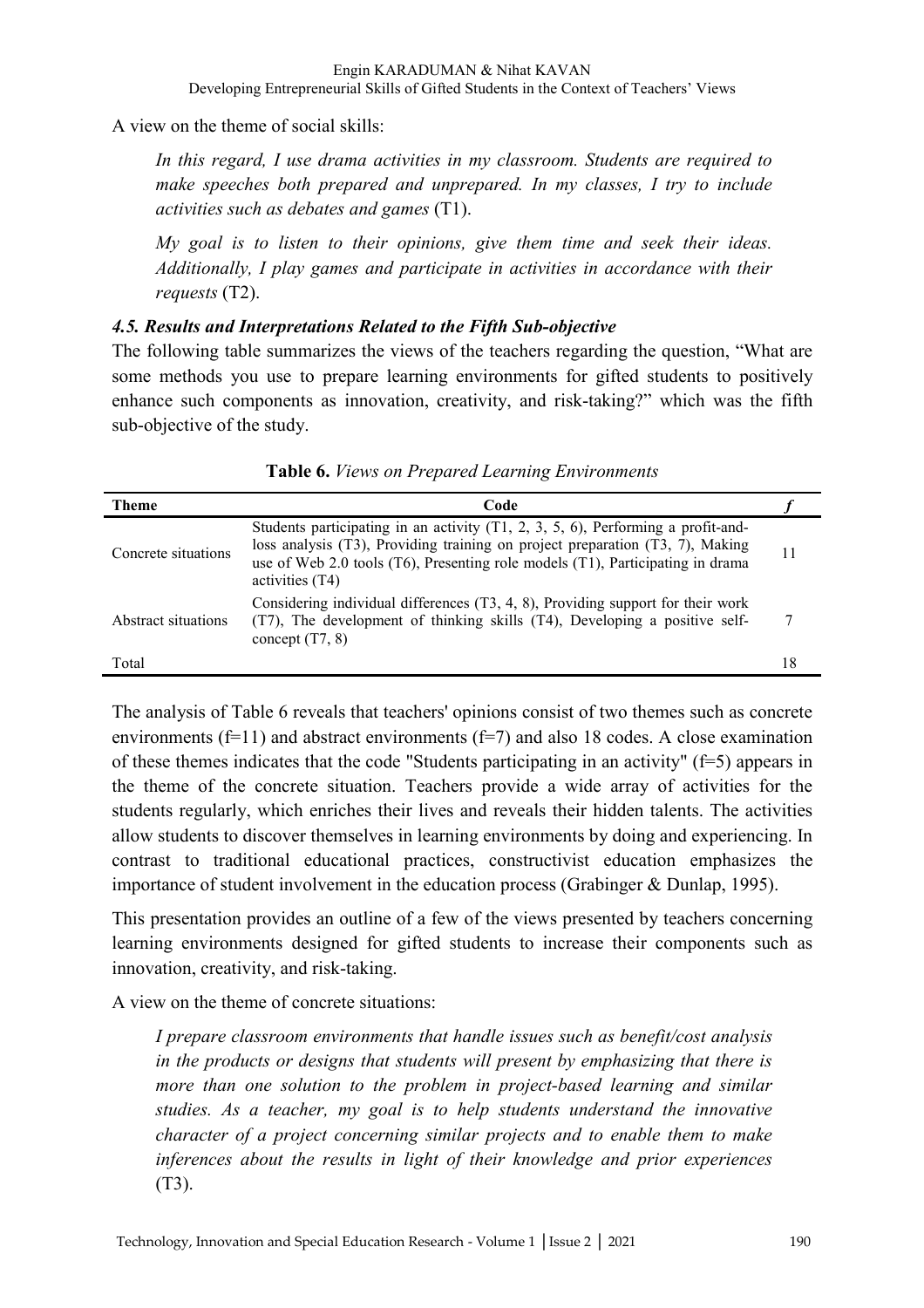*I am preparing learning environments in which students will utilize Web 2.0 tools to learn by doing* (T6).

A view on the theme of abstract situations:

*I assure each of them that they have a right to speak* (T8).

*As a teacher, I value the work of students and assist them in determining the right and wrong activities that will benefit their personal growth* (T7).

#### *4.6. Results and Interpretations Related to the Sixth Sub-objective*

The following table summarizes the views of the teachers regarding the question, "How do you foster the entrepreneurial skills of gifted students?" which was the sixth sub-objective of the study.

| Theme                      | Code                                                                                                                                                                                                                                                                                            |    |
|----------------------------|-------------------------------------------------------------------------------------------------------------------------------------------------------------------------------------------------------------------------------------------------------------------------------------------------|----|
| Cognitive Dimension        | I am seeking information about products and designs $(T1, 2, 3, 6)$ , My role<br>involves leadership (T1, 4, 8), Engaging students in social responsibility<br>projects $(T4, 6)$ , Enhancing students' communication skills $(T4, 8)$                                                          |    |
| <b>Technical Dimension</b> | In educational environments, the priority is given to learning by doing and<br>experiencing $(T2, 4, 5, 6)$ , Applying the brainstorming technique $(T3)$ ,<br>Applying the Q&A technique $(T3, 5)$ , Performing STEM activities $(T7)$ ,<br>Planning and executing scientific projects (T2, 7) | 10 |
| Total                      |                                                                                                                                                                                                                                                                                                 |    |

**Table 7.** *Views on Highlighting Entrepreneurial Skills* 

Table 7 illustrates that teachers' opinions consist of two dimensions as cognitive  $(f=11)$  and technical (f=10), as well as 21 codes. Upon examination of these themes, the code of seeking information about products and designs in the cognitive dimension (f=4) becomes apparent. The development of entrepreneurial skills may take longer than other skills. In fact, it is important to determine the extent to which the student or individual can develop such skills and whether they are willing to demonstrate them. Individuals who are internally controlled are more likely to develop this skill spontaneously, while individuals who are externally controlled require assistance to develop this skill. At this stage, gifted students may require additional support from their teachers. Teachers use a variety of methods and techniques in order to bring out the entrepreneurial skills of their students. A simple attempt to provide support and a voice can sometimes ignite the students' energies. Teacher-student interaction can lead to a divine melodrama effect that will stimulate the entrepreneurial spirit.

Listed below are some of the teacher's views on ways to reveal the entrepreneurial skills of gifted students.

A view on the theme of cognitive dimension:

*While on trips and participating in activities, I listen to their thoughts. The time I devote to them allows them to get ideas, I play games and do activities following their requests* (T2).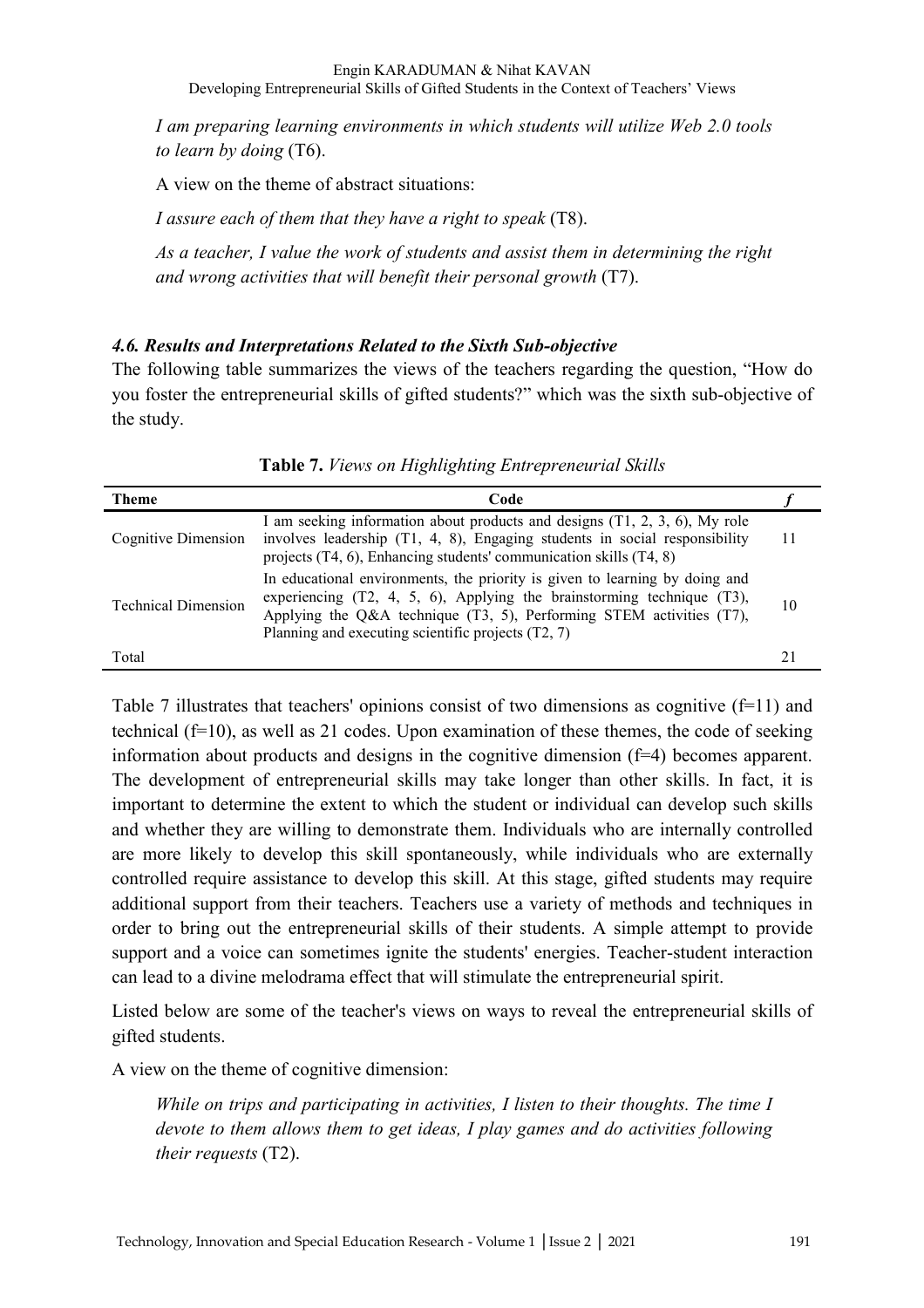*I work with students to help them to work on patents, utility model registrations, and designs. My responsibilities at SAC include leading workshops such as those related to creative drama and woodworking* (T1).

A view on the theme of technical dimension:

*As a way of revealing the entrepreneurial skills of gifted students, I generally rely on creative drama, the six thinking hats method, and active learning* (T5).

*I conduct STEM activities and research projects to uncover students' entrepreneurial skills* (T7).

## **5. RESULTS AND DISCUSSION**

Entrepreneurship skills are among the basic skills that are in increasing demand today (Vakili et al., 2017). The concept is typically associated with economic subjects and has not been given a lot of attention in the educational process (Delinesheva, 2019). However, educational activities reflect a changing and developing human perception as well. A natural consequence of this is the addition of basic competencies to the curriculum updated by the Ministry of National Education, and one of these activities involves the development of entrepreneurial skills (MOE, 2010). In this way, it can be seen that the value of entrepreneurship is gradually increasing within educational activities.

Among the strengths of SACs, teachers pointed out that they offer project-based learning opportunities, provide individual support to students, and recognize the needs of gifted students. Teachers described the weaknesses as risk management being overlooked, the omission of entrepreneurial aspects, and a partial continuation of traditional educational activities. Education programs in SACs consist of the same basic courses as other formal education levels and types (MOE, 2006). As a result, different courses related to areas such as entrepreneurship skills are not systematically addressed in SACs. In the meantime, the transfer of entrepreneurship skills to gifted students remains the responsibility of teachers. Educators should ensure that entrepreneurial skills are incorporated into curriculums in the classroom and during extracurricular activities. In the opinion of teachers, students will gain direct experiences with out-of-school learning environments that will help them develop their entrepreneurship skills. The entrepreneurial skill is suited for development and enrichment with practical experience due to its structure based on practice rather than theory (Heinonen & Poikkijoki, 2006). As part of their research, Baysal and Ozkul (2009) examined the frequency of entrepreneurship and entrepreneurial expressions in five Turkish and five social studies textbooks and found that only the fifth-grade social studies textbook contained references to entrepreneurship and entrepreneurial expressions, as well as an example of entrepreneurship. Cagritekin (2021) determined, in his examination of secondary school Turkish textbooks, that entrepreneurship skills were evident in reading activities and that these activities were compatible with texts and Turkish lesson objectives. However, the author concluded that these activities were not directly compatible with entrepreneurial skills because they were lacking in terms of production, idea, risk, and innovation (Çağrıtekin, 2021).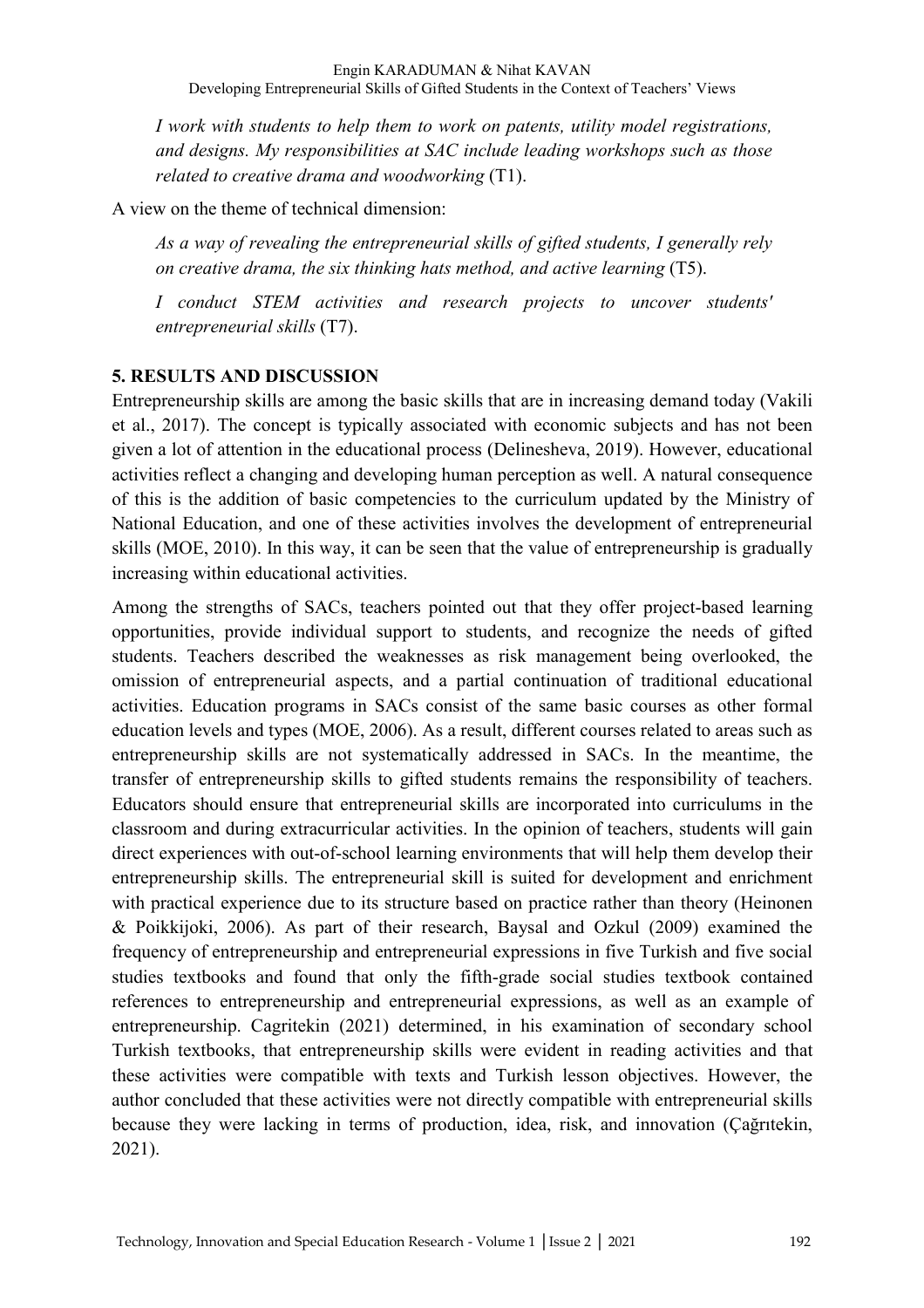Entrepreneurship is a skill that can be learned both through individual activities and by observing the environment (Aldrich & Martinez, 2007). In some cases, the individual will have the opportunity to develop this skill, while in other cases, she will face obstacles. However, while the primary responsibility for developing the entrepreneurial skills of gifted students rests with the students, educational activities can be supportive of the development of these skills. Teachers who participated in the current study believe that when it comes to teaching gifted students entrepreneurial skills, the students should demonstrate initiative, set goals, follow their teachers' instructions, and fulfill responsibilities such as staying up-to-date with technology. Generally, entrepreneurial giftedness is characterized by some interrelated qualities such as perseverance to succeed, competitiveness, creating and implementing reallife projects, and generating new ideas (Shavinina, 2008).

Examining the teachers' opinions on the opportunities available to shy students, it's shown that they offer the students lots of different activities such as expressing their thoughts, offering guidance, teaching technical skills, organizing incentive activities, creating an inclusive environment, and using drama in the classroom. According to the views, the teachers are trying to improve the entrepreneurial skills of their students with different activities and plans. Teachers of elementary school reported adopting support, praise, and reinforcement strategies to help students feel more comfortable in the classroom when interviewed about their coping strategies (Coplan et al., 2011). Despite this, there are certain viewpoints, such as brand building, which have been determined to have a different dimension than educational activities.

Based on the findings of this study, it was concluded that teachers should try to foster positive characteristics in their gifted students through creating different learning environments such as activities, project preparation training, considering individual differences, and promoting a positive self-perception. Life experiences lead to a change in perspectives and ways of thinking about life as individuals acquire new experiences (Savickas et al., 2009). It is important to provide children with a variety of experiences, particularly those that are growing up. As a result, individuals are impacted by their experiences in terms of their thoughts and perceptions. The teachers, who are aware of this situation, prepare and offer students different learning environments that encourage the development of entrepreneurship skills. In their research, Selanik, Ay, and Acar (2016) concluded that drama is one of the most commonly used teaching methods in entrepreneurship education. As for Bacanak (2013), he summarized his research in which he concluded that experimentation, drama, group work, and interview techniques were effective in developing entrepreneurial skills.

Every individual possesses entrepreneurial skills to a greater or lesser extent. It is unlikely to emerge and develop at the same level (Shepherd & Douglas, 1997). In some cases, an individual's efforts are sufficient to reveal entrepreneurial skills, while in other cases, support is required. In facilitating the development of entrepreneurship skills in gifted students, teachers provide them with opportunities, such as asking for information about products and designs, assuming leadership responsibilities, experiencing things for themselves, applying the question-answer method, and completing scientific projects. Similarly, the study of Seikkula-Leino, Ruskovaara, Hannula, and Saarivirta (2012) suggests that group work,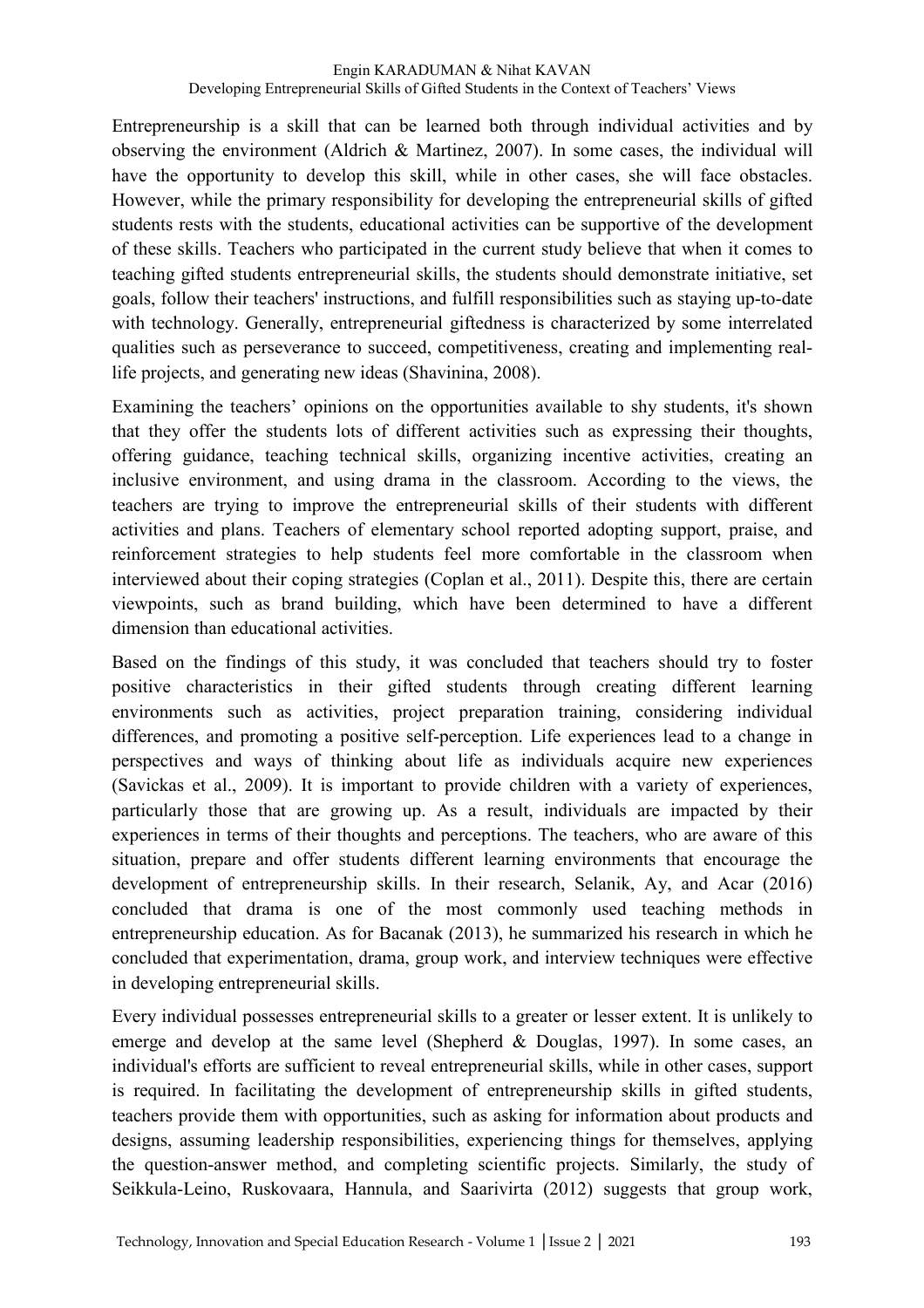cooperative learning, project-based learning, problem-based learning, field trips, peer learning, and inviting entrepreneurs to schools can help students develop entrepreneurship skills. In their research, Eroğlu and Deveci (2021) determined that teachers organize planned activities to achieve their students' goals of gaining entrepreneurship skills. In an experimental study on students in the fourth grade of primary schools, Akyar (2021) found that STEM education positively affects students' entrepreneurial skills.

According to the teachers' views, the preliminary knowledge of entrepreneurship of the participants was at a sufficient level, and they conducted multiple studies in order to develop these skills in their students. This research also reveals that there is a wrong perception of entrepreneurship skill in society and in educational activities since entrepreneurship is generally associated with the economy.

In spite of the increased attention given to entrepreneurship skills among students in recent years, teachers and students are finding it difficult to adapt entrepreneurship skills to their everyday lives because systematic studies of this skill are lacking. Observing the curricula published by the Ministry of National Education, it is apparent that entrepreneurship skills are a part of the core competencies (MOE, 2017). Although limited data is available in textbooks and other parts of curricula on entrepreneurship.

#### **6. RECOMMENDATIONS**

In light of the findings of this study, the following recommendations are made. The textbooks should include more entrepreneurship topics and activities. Education plays a significant role in the development of entrepreneurial skills. This is, in fact, a skill that has a direct impact on the economy. It is possible to emphasize both classroom and extracurricular studies related to entrepreneurship. Researchers can conduct studies examining entrepreneurial skills in various disciplines. Seminars on entrepreneurship skills may be offered to teachers as part of inservice training. The literature review indicates that entrepreneurship skills are generally incorporated in social studies or science subjects. A study of entrepreneurship skills for other subjects would add to the literature.

# **7. ABOUT THE AUTHORS**

**Engin KARADUMAN:** He earned a Bachelor of Education degree in elementary education. Further, Dr. Engin Karaduman holds a master's degree as well as a doctorate in gifted and talented education. Among his research interests are virtual and augmented reality applications, entrepreneurship skills, and design thinking applications in education.

**Nihat KAVAN:** He holds bachelor's degrees in both Turkish language teaching and special education teaching, as well as master's degrees in both Turkish language teaching and curriculum and instruction. The areas of study included for his research are educational technologies, language skills, curriculum design, and multidisciplinary studies.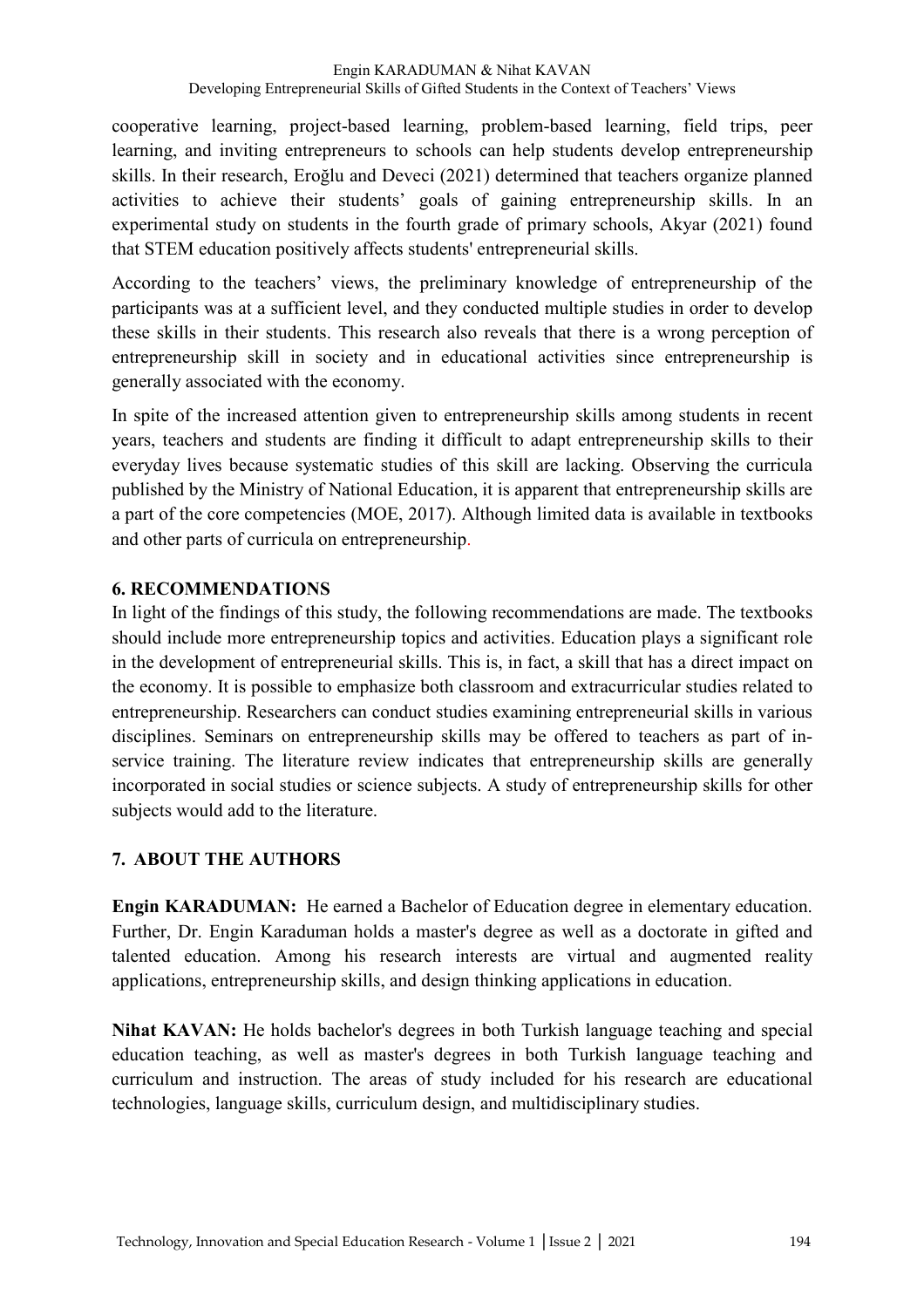#### **8. References**

Akyar, D. (2021). *The effect of STEM education on entrepreneurship skills of primary school fourth grade students* [*STEM eğitiminin ilkokul dördüncü sınıf öğrencilerinin girişimcilik becerileri üzerine etkisi*]. (Unpublished master's thesis). Gazi University Institute of Educational Sciences, Ankara.

Aldrich, H. E., & Martinez, M. A. (2007). Many are called, but few are chosen: An evolutionary perspective for the study of entrepreneurship. *Entrepreneurship: Concepts, Theory, and Perspective*, 293–311. DOI: 10.1007/978-3-540-48543-8\_14

Azim, M. T., & Al-Kahtani, A. H. (2014). Entrepreneurship education and training: A survey of literature. *Life Science Journal, 11*(1), 127-135.

Bacanak, A. (2013). Teachers' perspectives on the impact of science and technology courses on the development of entrepreneurial skills in students. [Fen ve teknoloji dersinin öğrencilerde girişimcilik becerisinin gelişimine etkisi üzerine öğretmen görüşleri]. *Educational Sciences:Theory and Practice. 13*(1), 609-629.

Baysal, H. & Özkul, A. (2009). An analysis of textbook content regarding entrepreneurship education in Turkey: The role of primary education [Türkiye'de girişimcilik eğitiminde ilköğretimin rolü: Ders kitapları üzerine bir içerik analizi]*. I. International Davraz Congress,*  Isparta, 24-27 Eylül 2009.

Borland, J. H. (2005). Gifted education without gifted children. *Conceptions of giftedness*. New York, NY: Cambridge University Press.

Brás, G. R., Preto, M. T., Daniel, A. D., Vitória, A., Rodrigues, C., Teixeira, A., & Oliveira, A. (2017). The impact of universities' entrepreneurial activity on perception of regional competitiveness. *EAI/Springer Innovations in Communication and Computing*, 67–90. DOI: 10.1007/978-3-030-16130-9\_5

Byabashaija, W., & Katono, I. (2011). The impact of college entrepreneurial education on entrepreneurial attitudes and intention to start a business in Uganda. *Journal of Developmental Entrepreneurship*, *16*(01), 127-144. DOI: 10.1142/S1084946711001768

Chang, J., & Rieple, A. (2013). Assessing students' entrepreneurial skills development in live projects. *Journal of Small Business and Enterprise Development, 20*(1), 225–241. DOI: 10.1108/14626001311298501/FULL/PDF

Chell, E., Haworth, J., & Brearley, S. (1991). *The entrepreneurial personality*. London: Routledge.

Coplan, R. J., Hughes, K., Bosacki, S., & Rose-Krasnor, L. (2011). Is silence golden? Elementary school teachers' strategies and beliefs regarding hypothetical shy/quiet and exuberant/talkative children. *Journal of Educational Psychology, 103*(4), 939–951. DOI: 10.1037/A0024551

Creswell, J. W. (2017). Educational research: Planning, conducting, and evaluating quantitative. [Eğitim araştırmaları: Nicel ve nitel araştırmanın planlanması, yürütülmesi ve değerlendirilmesi]. Edam.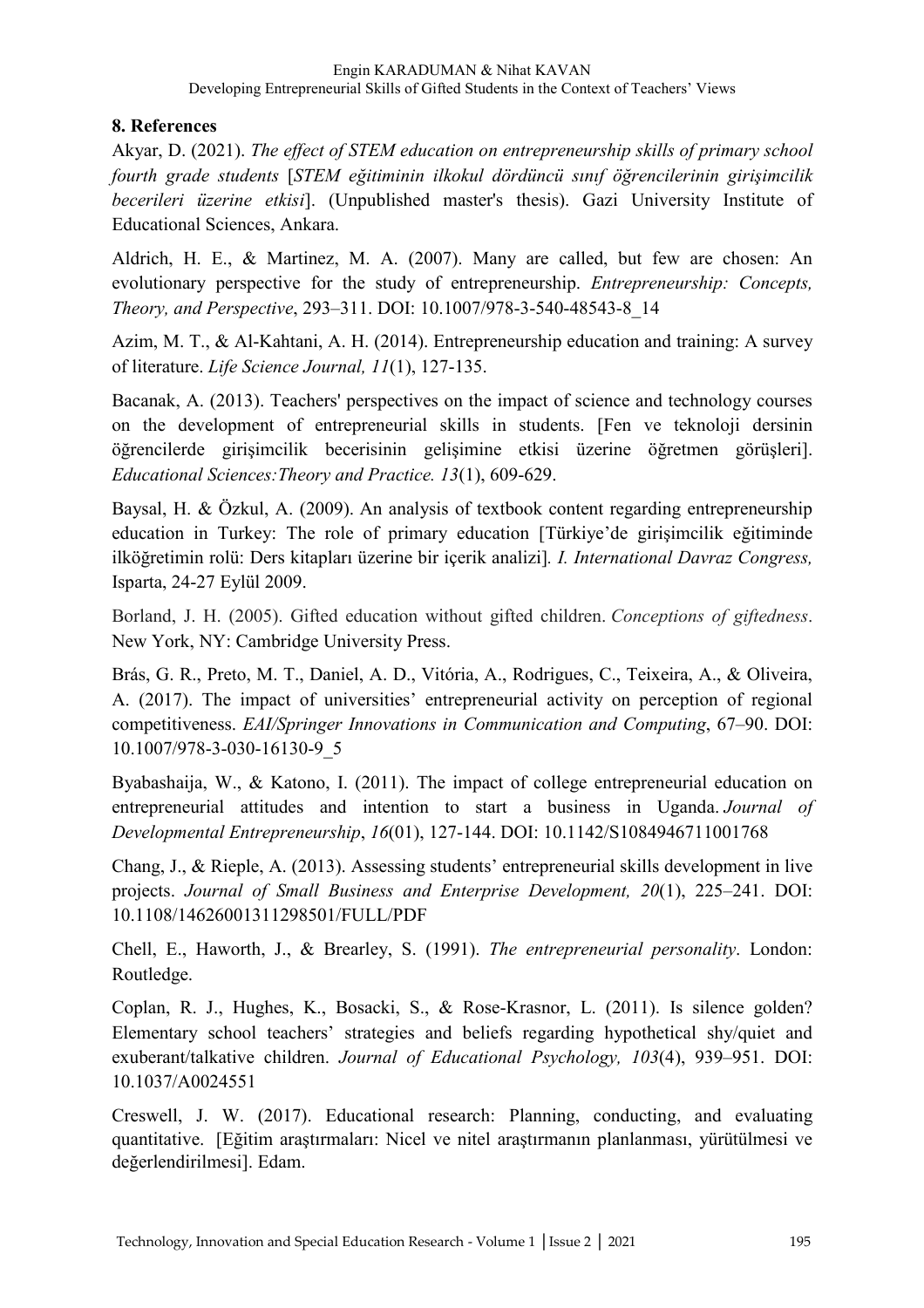Çağrıtekin, D. (2021). *Examining the reading texts of Turkish secondary school textbooks in the context of entrepreneurship skills* [*Ortaokul Türkçe ders kitapları metin etkinliklerinin girişimcilik becerisi açısından incelenmesi*]*.* (Unpublished master's thesis). *Graduate School of Education, Agri Ibrahim Cecen University*, Agri.

Çepni, S. (2018). *Introduction to the research and project* [*Araştırma ve proje çalışmalarına giriş*]. Trabzon: Celepler Publication House.

Delinesheva, M. (2019). Entrepreneurship education in the national curriculum for primary level in Bulgaria. *Knowledge: International Journal, 34*(1), 277–282. https://proxy.bau.edu.tr/login?url=https://search.ebscohost.com/login.aspx?direct=true&db=e db&AN=141392767&lang=tr&site=eds-live

Eroğlu, S. & Deveci, H. (2021). Views of teachers on the level of entrepreneurial activity among secondary school students and the acquisition of entrepreneurial skills through social studies courses [Ortaokul öğrencilerinin girişimcilik düzeyleri ile girişimcilik becerisinin sosyal bilgiler dersinde kazandırılmasına ilişkin öğretmen görüşleri]. *Trakya Journal of Education, 11*(3), 1190-1211. DOI: 10.24315/tred.784710

Feldhusen, J. F., & Huffman, L. E. (1988). Practicum experiences in an educational program for teachers of the gifted. *Journal for the Education of the Gifted, 12*(1), 34–45. DOI: 10.1177/016235328801200106

Grabinger, R. S., & Dunlap, J. C. (1995). Rich environments for active learning: A definition. *ALT-J, 3*(2), 5-34.

Hansen, J. B., & Feldhusen, J. F. (1994). Comparison of trained and untrained teachers of gifted students. *Gifted Child Quarterly, 38*(3), 115–121. DOI: 10.1177/001698629403800304

Heinonen, J., & Poikkijoki, S. A. (2006). An entrepreneurial-directed approach to entrepreneurship education: Mission impossible?. *Journal of Management Development, 25*(1), 80–94. DOI: 10.1108/02621710610637981/FULL/PDF

Herrmann, K., Hannon, P., & Cox, J. (2008), *Developing entrepreneurial graduates: Putting entrepreneurship at the centre of higher education*. NESTA, London.

Hillmann, J., Duchek, S., Meyr, J., & Guenther, E. (2018). Educating future managers for developing resilient organizations: The role of scenario planning. *Journal of Management Education*, *42*(4), 461-495.

Kalutskaya, I. N., Archbell, K. A., Moritz Rudasill, K., & Coplan, R. J. (2015). Shy children in the classroom: From research to educational practice. *Translational Issues in Psychological Science, 1*(2), 149–157. DOI: 10.1037/TPS0000024

Kır, S., & Akbaşlı, S. (2021). Being a teacher in BİLSEM: A Sample from Ankara. *HAYEF: Journal of Education, 18*(2), 193-219. DOI: 10.5152/hayef.2021.20030

Kourilsky, M., & Walstad, W. (2000). *The e generation: Prepared for the entrepreneurial economy?.* Dubuque IA: Kendall/Hunt.

Lee, S. (2016). Identifying and developing inventive talent in the republic of Korea. *Gifted Child Today, 39*(1), 40–50.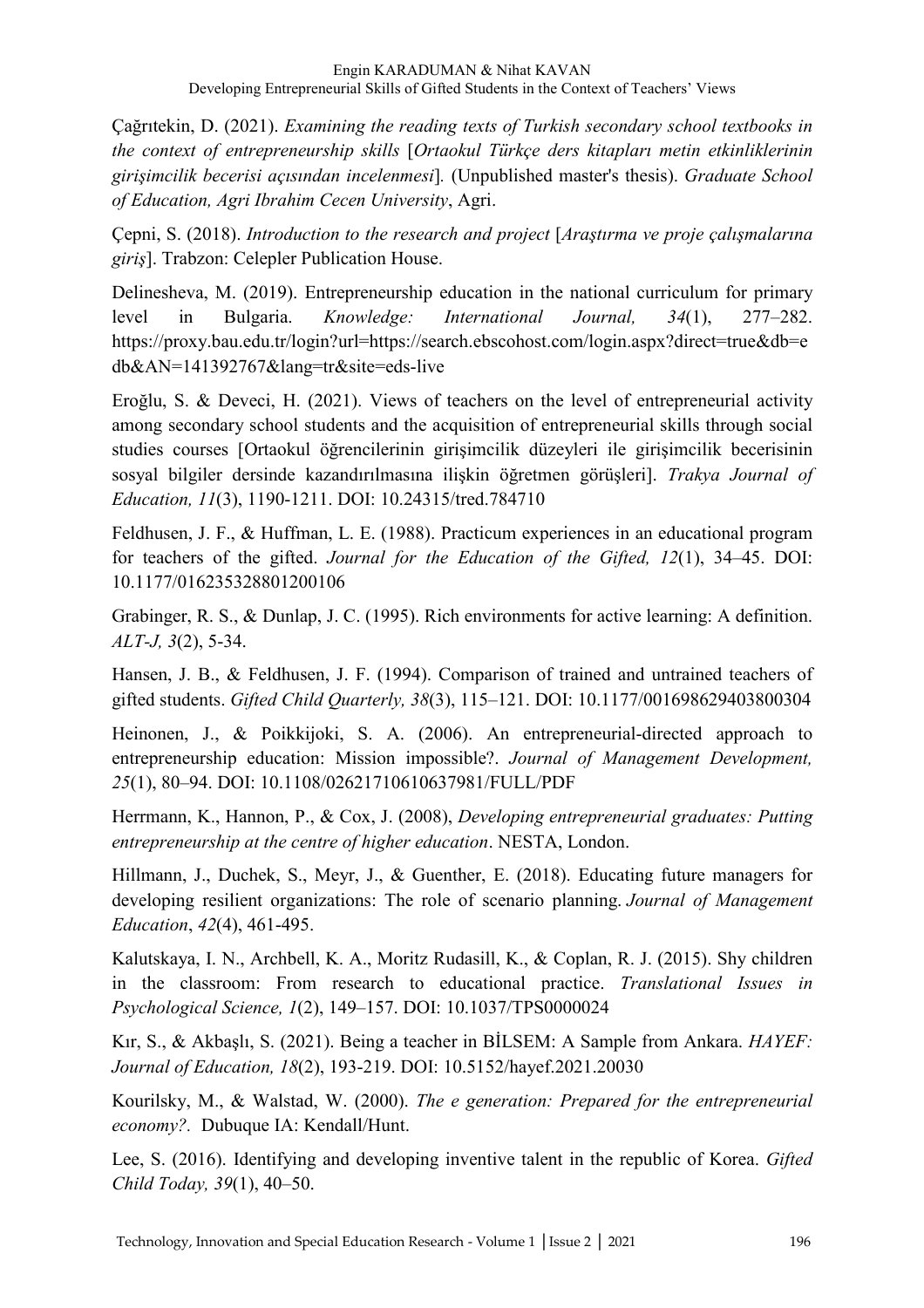Lockhart, K. (2019). *What to expect when you're expected to teach gifted students: A guide to the celebrations, surprises, quirks and questions in your first year teaching gifted learners*. Sourcebooks.

Maker, C., & Nielson, A. B. (1996). *Curriculum development and teaching strategies for gifted learners*. PRO-ED, 8700 Shoal Creek Blvd., Austin, TX 78757-6897.

Matlay, H., Rae, D., & Woodier-Harris, N. (2012). International entrepreneurship education: Postgraduate business student experiences of entrepreneurship education. *Education and Training, 54*(8–9), 639–656. DOI: 10.1108/00400911211274800/FULL/PDF

MOE. (2006). *Guidelines for science and art centers.* Ankara: Ministry of National Education.

https://orgm.meb.gov.tr/meb\_iys\_dosyalar/2016\_10/07031350\_bilsem\_yonergesi.pdf

MOE. (2010). *Social studies 4 and. 5th grade curriculum and guide*. Ankara: Ministry of National Education Publications.

MOE. (2017). *Social studies course curriculum (primary school and secondary school 4th, 5th, 6th and 7th grades)*. Ankara: Retrieved from http://mufredat.meb.gov.tr/ProgramDetay.aspx?PID=155

MOE. (2021). *Guidelines for selecting and assigning teachers to science and art centers* [*Bilim ve sanat merkezlerine öğretmen seçme ve atama kılavuzu*]. https://orgm.meb.gov.tr/meb\_iys\_dosyalar/2021\_01/12111910\_2021\_YILI\_BYLSEM\_OYR ETMEN\_SECME\_VE\_ATAMA\_KILAVUZU.pdf

Miller, A. (1987). New Ventures: A Fresh Emphasis on entrepreneurial education. *Survey of Business, 23*(1), 4-9.

Nieuwenhuizen, C., Groenewald, D., Davids, J., Van Rensburg, L. J., & Schachtebeck, C. (2016). Best practice in entrepreneurship education. *Problems and Perspectives in Management, 14*(3), 528–536. DOI: 10.21511/PPM.14(3-2).2016.09

Özdaş, F. ve Çakmak, M. (2018). The metaphorical perceptions of preservice teachers regarding the internship [Öğretmen adaylarının öğretmenlik uygulaması dersine ilişkin metaforik algıları]. *International Journal of Turkish Literature, Culture and Education, 7*(4), 2747-2766.

Peschl, H., Deng, C., & Larson, N. (2021). Entrepreneurial thinking: A signature pedagogy for an uncertain 21st century. *The International Journal of Management Education, 19*(1), 100427. https://doi.org/10.1016/J.IJME.2020.100427

Pittaway, L., Aissaoui, R., Ferrier, M., & Mass, P. (2020). University spaces for entrepreneurship: A process model. *International Journal of Entrepreneurial Behaviour and Research, 26*(5), 911–936. DOI: 10.1108/IJEBR-09-2018-0584/FULL/PDF

Ruskovaara, E., & Pihkala, T. (2015). Entrepreneurship education in schools: Empirical evidence on the teacher's role. *The Journal of Educational Research*, *108*(3), 236-249. 108(3), 236–249. DOI: 10.1080/00220671.2013.878301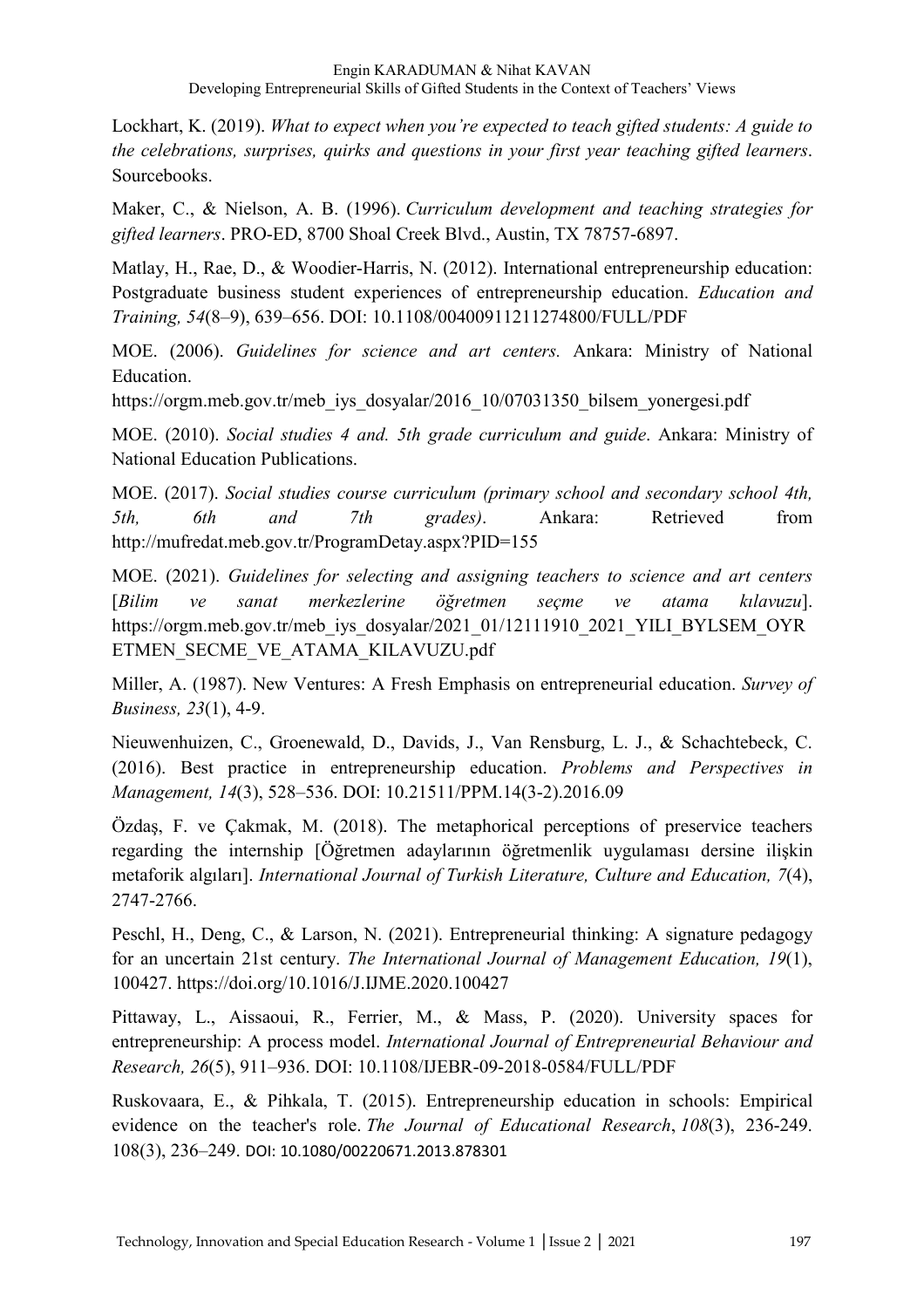Salkowitz, R. (2010). *Young world rising: how youth technology and entrepreneurship are changing the world from the bottom up*. John Wiley & Sons.

Savickas, M. L., Nota, L., Rossier, J., Dauwalder, J. P., Duarte, M. E., Guichard, J., Soresi, S., Van Esbroeck, R., & van Vianen, A. E. M. (2009). Life designing: A paradigm for career construction in the 21st century. *Journal of Vocational Behavior, 75*(3), 239–250. DOI: 10.1016/J.JVB.2009.04.004

Seikkula-Leino, J., Ruskovaara, E., Hannula, H., & Saarivirta, T. (2012). Facing the changing demands of Europe: Integrating entrepreneurship education in finnish teacher training curricula. *European Educational Research Journal, 11*(3), 382-399.

Selanik Ay, T. & Acar, Ş. (2016). Opinions of classroom teachers regarding the acquisition of entrepreneurship skills [Sınıf öğretmenlerinin girişimcilik becerisi kazandırmaya ilişkin görüşleri]. *Electronic Journal of Social Sciences, 15*(58), 960-976. DOI: 10.17755/esosder.258829

Shavinina, L. (2012). How to develop innovators? Innovation education for the gifted. *Gifted Education International, 29*(1), 54–68. DOI: 10.1177/0261429412440651

Shavinina, L. V. (2008). Early signs of entrepreneurial giftedness. *Gifted & Talented International, 23*(1), 9–15.

Shepherd, D. A., & Douglas, E. J. (1997). *Is management education developing, or killing, the entrepreneurial spirit.* Proceedings of the 1997 USASBE Annual National Conference Entrepreneurship: The Engine of Global Economic Development, San Francisco, California.

Solomon, G. T., Weaver, K. M., & Fernald Jr, L. W. (1994). A historical examination of small business management and entrepreneurship pedagogy. *Simulation & gaming*, *25*(3), 338-352. DOI: 10.1177/1046878194253003

Southern, W. T., & Jones, E. D. (1991). *The academic acceleration of gifted children*. Teachers College Press.

Story, C. M. (1985). Facilitator of learning: A micro-ethnographic study of the teacher of the gifted. *Gifted Child Quarterly, 29*(4), 155-159.

Tannenbaum, A. J. (1983). *Gifted children: Psychological and educational perspectives*. Macmillan Publishing Company.

Thestrup, K., & Robinson, S. (2016). Towards an entrepreneurial mindset: Empowering learners in an open laboratory. *Advances in Digital Education and Lifelong Learning, 2*, 147– 166. DOI: 10.1108/S2051-229520160000002008/FULL/XML

Tomlinson, C. A. (1999). *The differentiated classroom: Responding to the needs of all learners*. Washington, DC: Association for Supervision and Curriculum Development.

Vakili, F., Tahmasebi, N., Tahmasebi, S., & Tahmasebi, D. (2017). Role of education in entrepreneurship development. *Journal of Ecophysiology and Occupational Health, 16*(3–4), 78–87. DOI: 10.18311/JEOH/0/16046